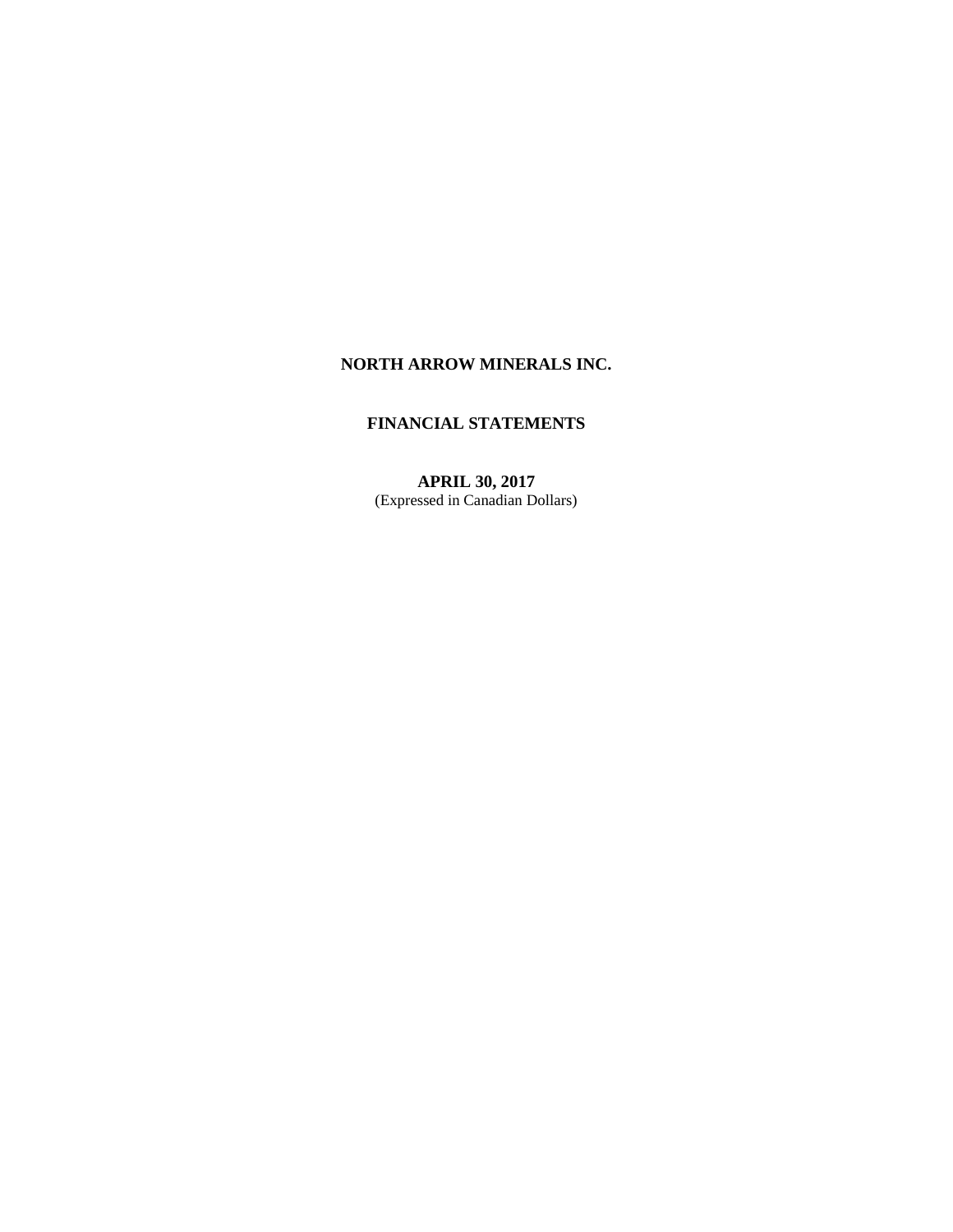# $D_{\text{AVIDSON}} \ \& \ \text{COMPANY LLP} \xrightarrow{\hspace{0.5cm}}$ Chartered Professional Accountants —

# **INDEPENDENT AUDITORS' REPORT**

To the Shareholders of North Arrow Minerals Inc.

We have audited the accompanying financial statements of North Arrow Minerals Inc., which comprise the statements of financial position as at April 30, 2017 and 2016 and the statements of loss and comprehensive loss, cash flows, and changes in equity for the years then ended, and a summary of significant accounting policies and other explanatory information.

# *Management's Responsibility for the Financial Statements*

Management is responsible for the preparation and fair presentation of these financial statements in accordance with International Financial Reporting Standards, and for such internal control as management determines is necessary to enable the preparation of financial statements that are free from material misstatement, whether due to fraud or error.

# *Auditors' Responsibility*

Our responsibility is to express an opinion on these financial statements based on our audits. We conducted our audits in accordance with Canadian generally accepted auditing standards. Those standards require that we comply with ethical requirements and plan and perform the audit to obtain reasonable assurance about whether the financial statements are free from material misstatement.

An audit involves performing procedures to obtain audit evidence about the amounts and disclosures in the financial statements. The procedures selected depend on the auditors' judgment, including the assessment of the risks of material misstatement of the financial statements, whether due to fraud or error. In making those risk assessments, the auditor considers internal control relevant to the entity's preparation and fair presentation of the financial statements in order to design audit procedures that are appropriate in the circumstances, but not for the purpose of expressing an opinion on the effectiveness of the entity's internal control. An audit also includes evaluating the appropriateness of accounting policies used and the reasonableness of accounting estimates made by management, as well as evaluating the overall presentation of the financial statements.

We believe that the audit evidence we have obtained in our audits is sufficient and appropriate to provide a basis for our audit opinion.

# *Opinion*

In our opinion, these financial statements present fairly, in all material respects, the financial position of North Arrow Minerals Inc. as at April 30, 2017 and 2016 and its financial performance and its cash flows for the years then ended in accordance with International Financial Reporting Standards.

# **"DAVIDSON & COMPANY LLP"**

August 3, 2017



1200 - 609 Granville Street, P.O. Box 10372, Pacific Centre, Vancouver, B.C., Canada V7Y 1G6 Telephone (604) 687-0947 Davidson-co.com

Vancouver, Canada Chartered Professional Accountants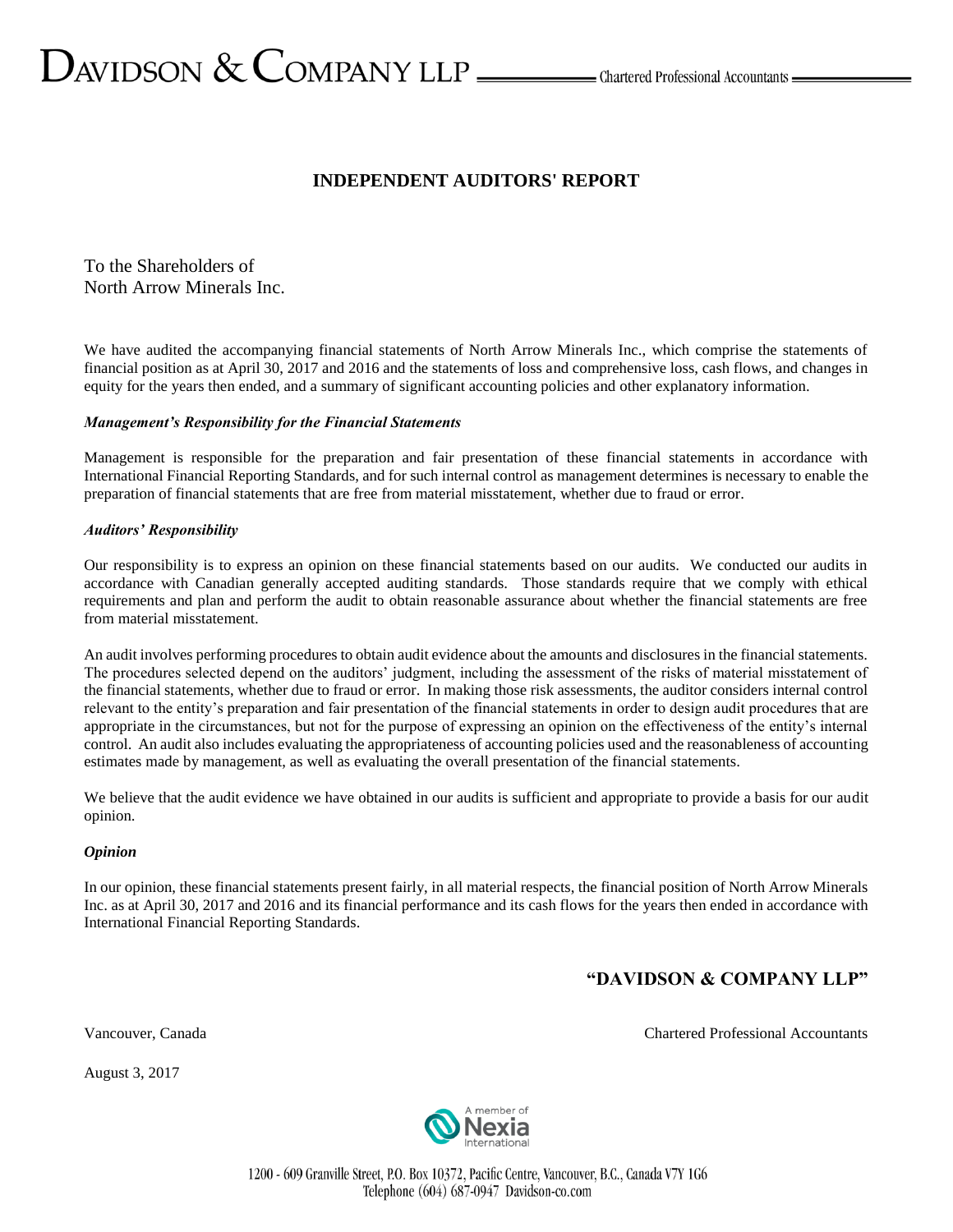# **NORTH ARROW MINERALS INC. STATEMENTS OF FINANCIAL POSITION As at April 30, 2017 (Expressed in Canadian Dollars)**

 $\overline{a}$ 

|                                                                                                                                                                                                                                       | 2017             |                                                        | 2016           |
|---------------------------------------------------------------------------------------------------------------------------------------------------------------------------------------------------------------------------------------|------------------|--------------------------------------------------------|----------------|
| <b>ASSETS</b>                                                                                                                                                                                                                         |                  |                                                        |                |
| <b>Current</b>                                                                                                                                                                                                                        |                  |                                                        |                |
| Cash                                                                                                                                                                                                                                  | \$<br>368,124    | \$                                                     | 2,507,640      |
| Receivables (Note 5)                                                                                                                                                                                                                  | 15,444           |                                                        | 117,880        |
| Marketable securities (Note 6)                                                                                                                                                                                                        | 127,145          |                                                        | 375            |
| Prepaid expenses                                                                                                                                                                                                                      | 62,439           |                                                        | 15,419         |
|                                                                                                                                                                                                                                       | 573,152          |                                                        | 2,641,314      |
| <b>Equipment</b> (Note 7)                                                                                                                                                                                                             | 67,636           |                                                        | 86,979         |
| <b>Exploration and evaluation assets (Note 8)</b>                                                                                                                                                                                     | 11,999,472       |                                                        | 10,556,971     |
|                                                                                                                                                                                                                                       | \$<br>12,640,260 | \$                                                     | 13,285,264     |
| <b>LIABILITIES</b>                                                                                                                                                                                                                    |                  |                                                        |                |
| <b>Current</b>                                                                                                                                                                                                                        |                  |                                                        |                |
| Accounts payable and accrued liabilities (Note 9)                                                                                                                                                                                     | 76,207           | \$                                                     | 606,421        |
| Due to related parties (Note 11)                                                                                                                                                                                                      | 6,896            |                                                        | 2,249          |
|                                                                                                                                                                                                                                       | 83,103           |                                                        | 608,670        |
| <b>SHAREHOLDERS EQUITY</b>                                                                                                                                                                                                            |                  |                                                        |                |
|                                                                                                                                                                                                                                       |                  |                                                        | 28,719,107     |
|                                                                                                                                                                                                                                       |                  |                                                        | 3,141,778      |
|                                                                                                                                                                                                                                       |                  |                                                        | (15, 113)      |
|                                                                                                                                                                                                                                       |                  |                                                        | (19, 169, 178) |
|                                                                                                                                                                                                                                       | 12,557,157       |                                                        | 12,676,594     |
|                                                                                                                                                                                                                                       | \$<br>12,640,260 | \$                                                     | 13,285,264     |
| Capital stock (Note 10)<br>Share-based payment reserve (Note 10)<br>Investment revaluation reserve<br>Deficit<br>Nature and continuance of operations (Note 1)<br><b>Commitments (Note 13)</b><br>Subsequent events (Notes 10 and 17) |                  | 29,099,107<br>3,143,846<br>(49, 188)<br>(19, 636, 608) |                |
| Approved and authorized on behalf of the Board on August 3, 2017:                                                                                                                                                                     |                  |                                                        |                |
|                                                                                                                                                                                                                                       |                  |                                                        |                |
| "D. Grenville Thomas"<br>Director                                                                                                                                                                                                     | "Blair Murdoch"  |                                                        | Director       |

The accompanying notes are an integral part of these financial statements.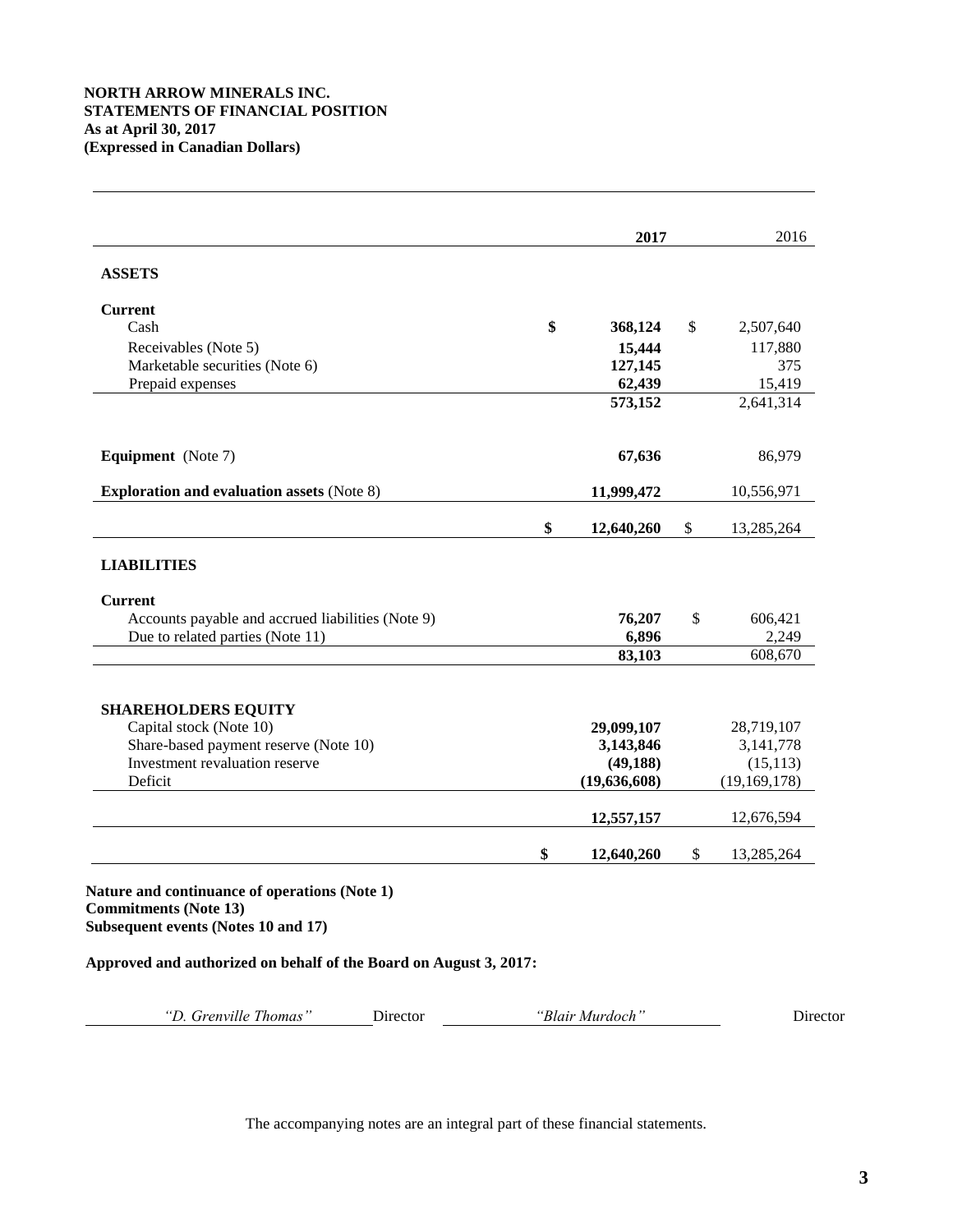# **NORTH ARROW MINERALS INC. STATEMENTS OF LOSS AND COMPREHENSIVE LOSS For the Year Ended April 30, 2017 (Expressed in Canadian Dollars)**

|                                                                 | 2017             | 2016              |
|-----------------------------------------------------------------|------------------|-------------------|
| <b>EXPENSES</b>                                                 |                  |                   |
| Advertising, promotion and travel                               | \$<br>70,662     | \$<br>66,219      |
| Consulting (Note 11)                                            | 18,000           | 17,249            |
| Depreciation                                                    | 19,343           | 21,899            |
| Office, miscellaneous and rent (Note 11)                        | 124,639          | 128,911           |
| Professional fees                                               | 45,527           | 43,398            |
| Property investigation costs                                    | 39,578           | 263,009           |
| Regulatory and filing fees                                      | 10,309           | 17,447            |
| Salaries and benefits (Note 11)                                 | 370,263          | 386,062           |
| Share-based compensation (Note 10)                              | 2,068            | 156,305           |
|                                                                 | (700, 389)       | (1,100,499)       |
|                                                                 |                  |                   |
| Interest and other income                                       | 6,022            | 36,682            |
| Recovery of exploration and evaluation assets (Note 8)          | 299,774          |                   |
| Loss on sale of marketable securities                           | (1,214)          |                   |
| Loss on revaluation of warrants (Note 6)                        | (20, 679)        |                   |
| Write-off of exploration and evaluation assets (Note 8)         | (50, 944)        | (2,787,548)       |
|                                                                 | 232,959          | (2,750,866)       |
|                                                                 |                  |                   |
| Net loss for the year                                           | (467, 430)       | (3,851,365)       |
| Unrealized loss on available-for-sale financial assets (Note 6) | (34,075)         | (225)             |
| Comprehensive loss for the year                                 | \$<br>(501, 505) | \$<br>(3,851,590) |
|                                                                 |                  |                   |
| Basic and diluted loss per share                                | \$<br>(0.01)     | \$<br>(0.07)      |
| Weighted average number of common shares                        | 54,566,700       | 53,833,588        |

The accompanying notes are an integral part of these financial statements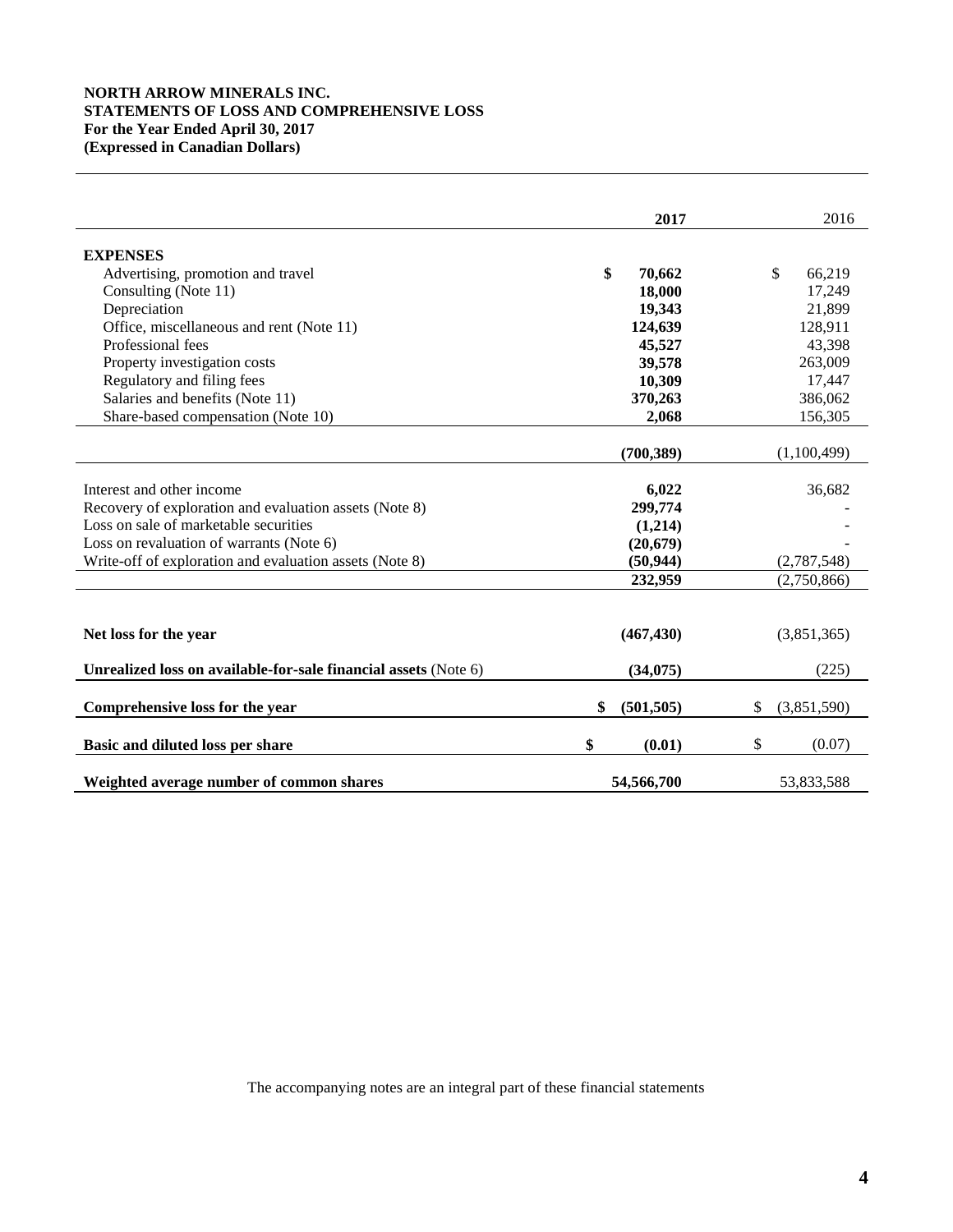|                                                                                                                                                                                                         | 2017                                           | 2016                                      |
|---------------------------------------------------------------------------------------------------------------------------------------------------------------------------------------------------------|------------------------------------------------|-------------------------------------------|
|                                                                                                                                                                                                         |                                                |                                           |
| <b>CASH FLOWS FROM OPERATING ACTIVITIES</b>                                                                                                                                                             |                                                |                                           |
| Loss for the year                                                                                                                                                                                       | \$<br>(467, 430)                               | \$<br>(3,851,365)                         |
| Items not involving cash:<br>Depreciation                                                                                                                                                               |                                                | 21,899                                    |
|                                                                                                                                                                                                         | 19,343<br>2,068                                | 156,305                                   |
| Share-based compensation<br>Write-off of exploration and evaluation assets                                                                                                                              | 50,944                                         | 2,787,548                                 |
| Recovery of exploration and evaluation assets                                                                                                                                                           |                                                |                                           |
| Loss on revaluation of warrants                                                                                                                                                                         | (299,774)                                      |                                           |
| Loss on sale of marketable securities                                                                                                                                                                   | 20,679                                         |                                           |
|                                                                                                                                                                                                         | 1,214                                          |                                           |
| Changes in non-cash working capital items:                                                                                                                                                              |                                                |                                           |
| Receivables                                                                                                                                                                                             | 102,436                                        | (17, 947)                                 |
| Prepaid expenses                                                                                                                                                                                        | (47, 020)                                      | 49,287                                    |
| Accounts payable and accrued liabilities                                                                                                                                                                | (9, 344)                                       | 4,188                                     |
| Due to related parties                                                                                                                                                                                  | 4,647                                          | (2,102)                                   |
|                                                                                                                                                                                                         |                                                |                                           |
|                                                                                                                                                                                                         | (622, 237)                                     | (852, 187)                                |
| <b>CASH FLOWS FROM INVESTING ACTIVITIES</b><br>Expenditures on exploration and evaluation assets, net<br>Proceeds on sale of data<br>Proceeds on sale of marketable securities<br>Purchase of equipment | (1,634,315)<br>66,250<br>50,786<br>(1,517,279) | (2,380,352)<br>(15, 494)<br>(2, 395, 846) |
|                                                                                                                                                                                                         |                                                |                                           |
| <b>CASH FLOWS FROM FINANCING ACTIVITIES</b>                                                                                                                                                             |                                                |                                           |
| Proceeds from issuance of shares                                                                                                                                                                        |                                                | 4,000,450                                 |
| Share issuance costs                                                                                                                                                                                    |                                                | (347, 697)                                |
|                                                                                                                                                                                                         |                                                | 3,652,753                                 |
| Change in cash during the year                                                                                                                                                                          | (2, 139, 516)                                  | 404,720                                   |
| Cash, beginning of year                                                                                                                                                                                 | 2,507,640                                      | 2,102,920                                 |
| Cash, end of year                                                                                                                                                                                       | \$<br>368,124                                  | \$<br>2,507,640                           |
|                                                                                                                                                                                                         |                                                |                                           |
| Cash paid during the year for interest                                                                                                                                                                  | \$                                             | \$                                        |
| Cash paid during the year for income taxes                                                                                                                                                              | \$                                             | \$                                        |

**Supplemental disclosure with respect to cash flows (Note 14)**

The accompanying notes are an integral part of these financial statements.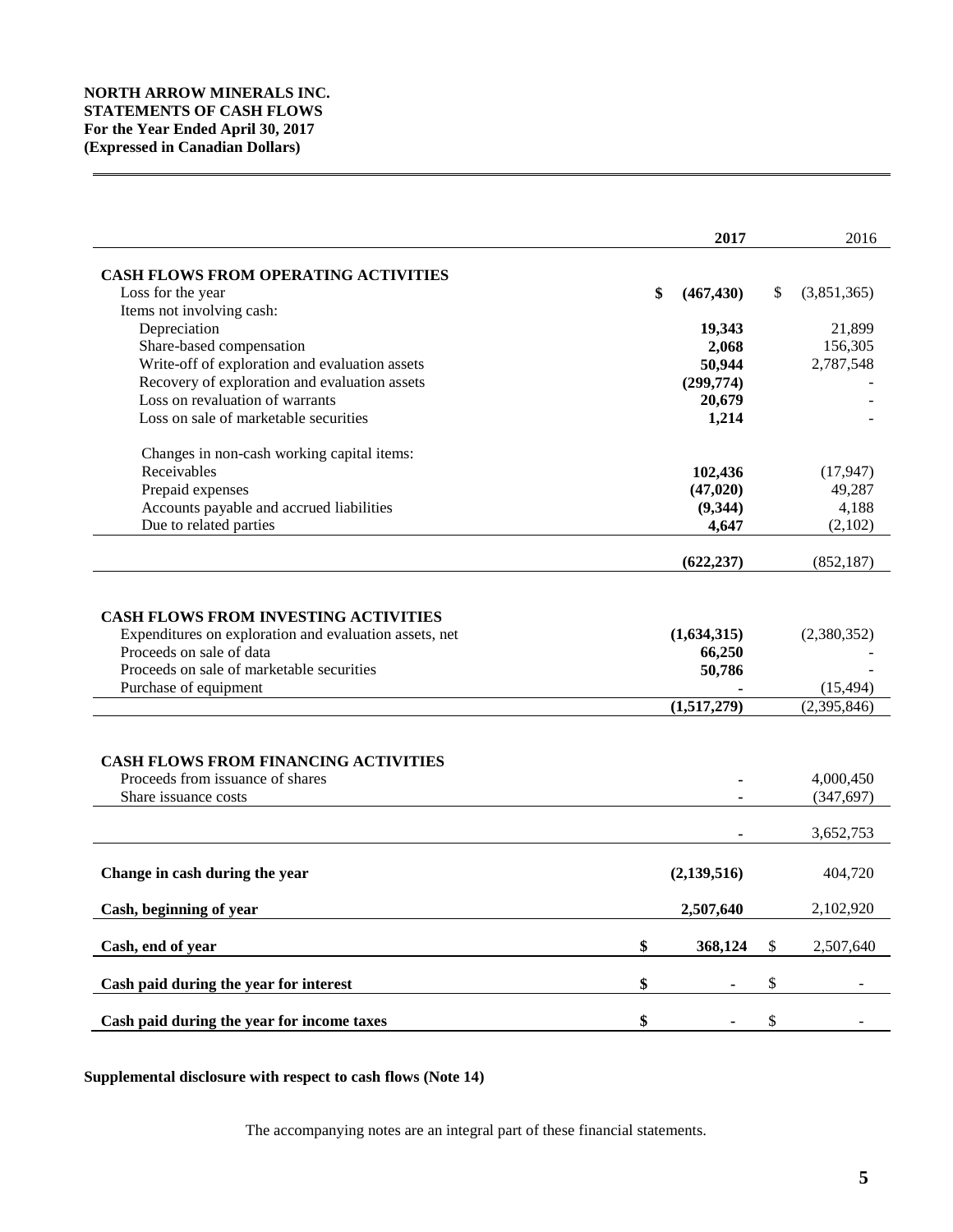# **NORTH ARROW MINERALS INC. CONSOLIDATED STATEMENTS OF CHANGES IN EQUITY**

For the Year Ended APRIL 30, 2017 (Expressed in Canadian Dollars)

|                                      | Number of<br><b>Shares</b> | <b>Capital Stock</b> | <b>Share-based</b><br>payment<br>reserve | <b>Investment</b><br>revaluation<br>reserve | <b>Deficit</b>  | <b>Total</b> |
|--------------------------------------|----------------------------|----------------------|------------------------------------------|---------------------------------------------|-----------------|--------------|
|                                      |                            |                      |                                          |                                             |                 |              |
| Balance, April 30, 2015              | 49,944,741                 | \$25,066,354         | \$2,985,473                              | \$(14,888)                                  | \$(15,317,813)  | \$12,719,126 |
| Share-based compensation             |                            |                      | 156,305                                  |                                             |                 | 156,305      |
| Net loss                             |                            |                      |                                          |                                             | (3,851,365)     | (3,851,365)  |
| Investment loss                      |                            |                      |                                          | (225)                                       |                 | (225)        |
| Private placement-net                | 4,211,000                  | 3,652,753            |                                          |                                             |                 | 3,652,753    |
|                                      |                            |                      |                                          |                                             |                 |              |
| Balance, April 30, 2016              | 54, 155, 741               | 28,719,107           | 3, 141, 778                              | (15, 113)                                   | (19,169,178)    | 12,676,594   |
| Share-based compensation             |                            |                      | 2,068                                    |                                             |                 | 2,068        |
| Net loss                             |                            |                      |                                          |                                             | (467, 430)      | (467, 430)   |
| Investment loss                      |                            |                      |                                          | (34,075)                                    |                 | (34,075)     |
| Shares issued for                    |                            |                      |                                          |                                             |                 |              |
| exploration and evaluation<br>assets | 2,000,000                  | 380,000              |                                          |                                             |                 | 380,000      |
|                                      |                            |                      |                                          |                                             |                 |              |
|                                      |                            |                      |                                          |                                             |                 |              |
| Balance, April 30, 2017              | 56, 155, 741               | \$29,099,107         | \$3,143,846                              | \$ (49,188)                                 | \$ (19,636,608) | \$12,557,157 |

The accompanying notes are an integral part of these financial statements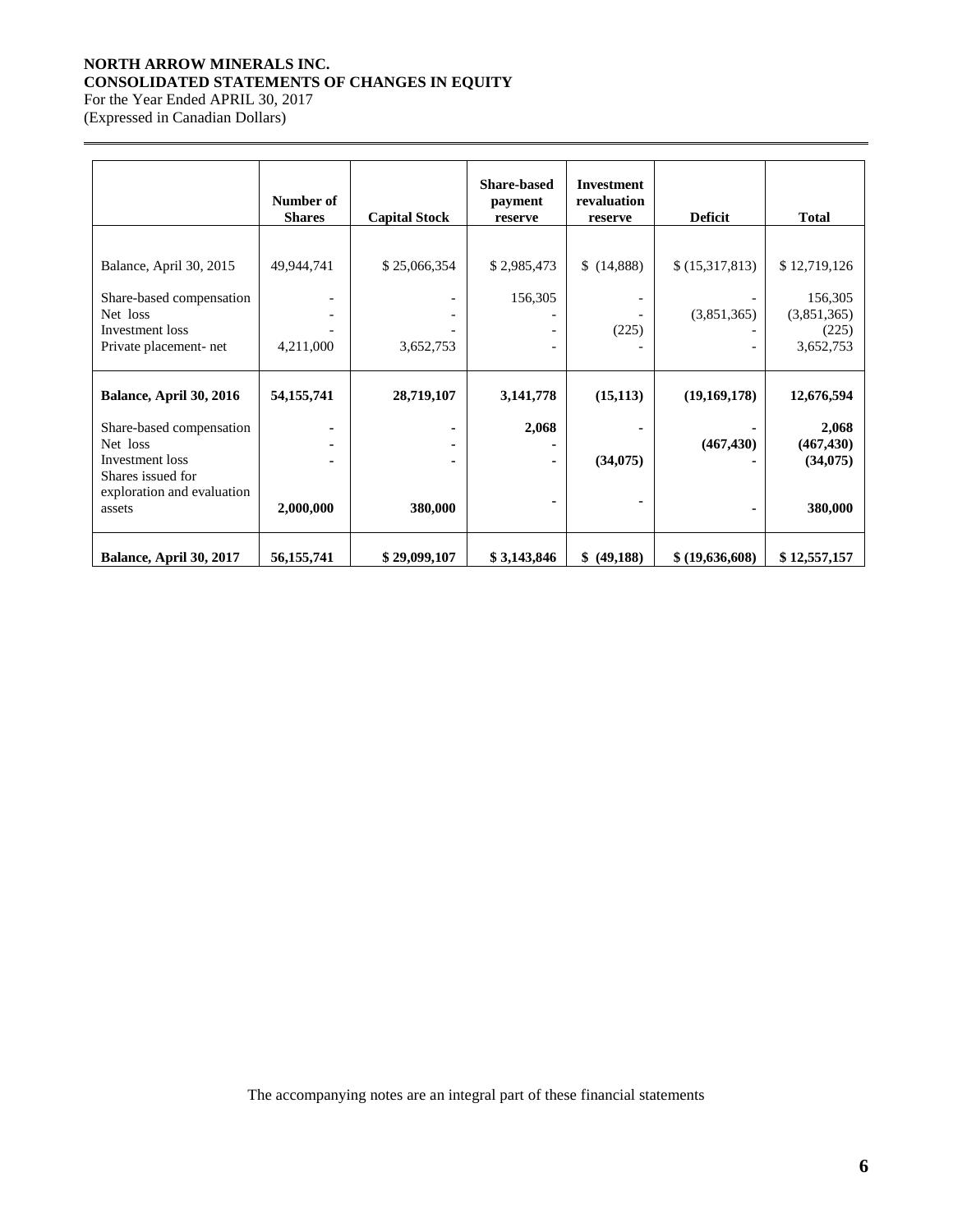# **1. NATURE AND CONTINUANCE OF OPERATIONS**

North Arrow Minerals Inc. (the "Company") is incorporated federally under the laws of the Canada Business Corporations Act ("CBCA").

The financial statements of the Company are presented in Canadian dollars, which is the functional currency of the Company.The Company trades on the TSX Venture Exchange (TSXV – NAR) and its registered office address is Ste. #960-789 West Pender Street, Vancouver, BC, Canada V6C 1H2.

The Company's principal business activity is the acquisition and exploration of exploration and evaluation assets. To date, the Company has not generated significant revenues from operations and is considered to be in the exploration stage.

The Company is in the process of acquiring and exploring its exploration and evaluation assets and has not yet determined whether these properties contain reserves that are economically recoverable. These financial statements have been prepared on the assumption that the Company will continue in operation for the foreseeable future and will be able to realize assets and discharge liabilities in the normal course of operations. At April 30, 2017, the Company has a deficit of \$19,636,608 and may require additional funding to meet its planned activities beyond the upcoming fiscal year. The Company's continuation as a going concern is dependent on the successful results from its mineral property exploration activities and its ability to raise equity capital or borrowings sufficient to meet current and future obligations. Subsequent to April 30, 2017, the Company completed a financing which is anticipated to provide funds to maintain the next twelve months of operations (Note 10).

These financial statements do not include any adjustments to the recoverability and classification of assets and liabilities that might be necessary, should the Company be unable to continue as a going concern. Continued operations of the Company are dependent on the Company's ability to receive financial support, obtain necessary financings and/or generate profitable operations in the future.

# **2. BASIS OF PRESENTATION**

## **a) Statement of Compliance**

These financial statements have been prepared in accordance with International Financial Reporting Standards ("IFRS") as issued by the International Accounting Standards Board ("IASB") and interpretations of the International Financial Reporting Interpretations Committee ("IFRIC"). These financial statements are presented in Canadian dollars unless otherwise noted.

# **b) Historical cost**

These financial statements have been prepared on a historical cost basis except for certain financial instruments measured at fair value.

# **c) Significant accounting judgments, estimates and assumptions**

The preparation of financial statements in conformity with IFRS requires management to make certain estimates, judgments and assumptions that affect the reported amounts of assets and liabilities at the date of the financial statements and the reported revenues and expenses during this period.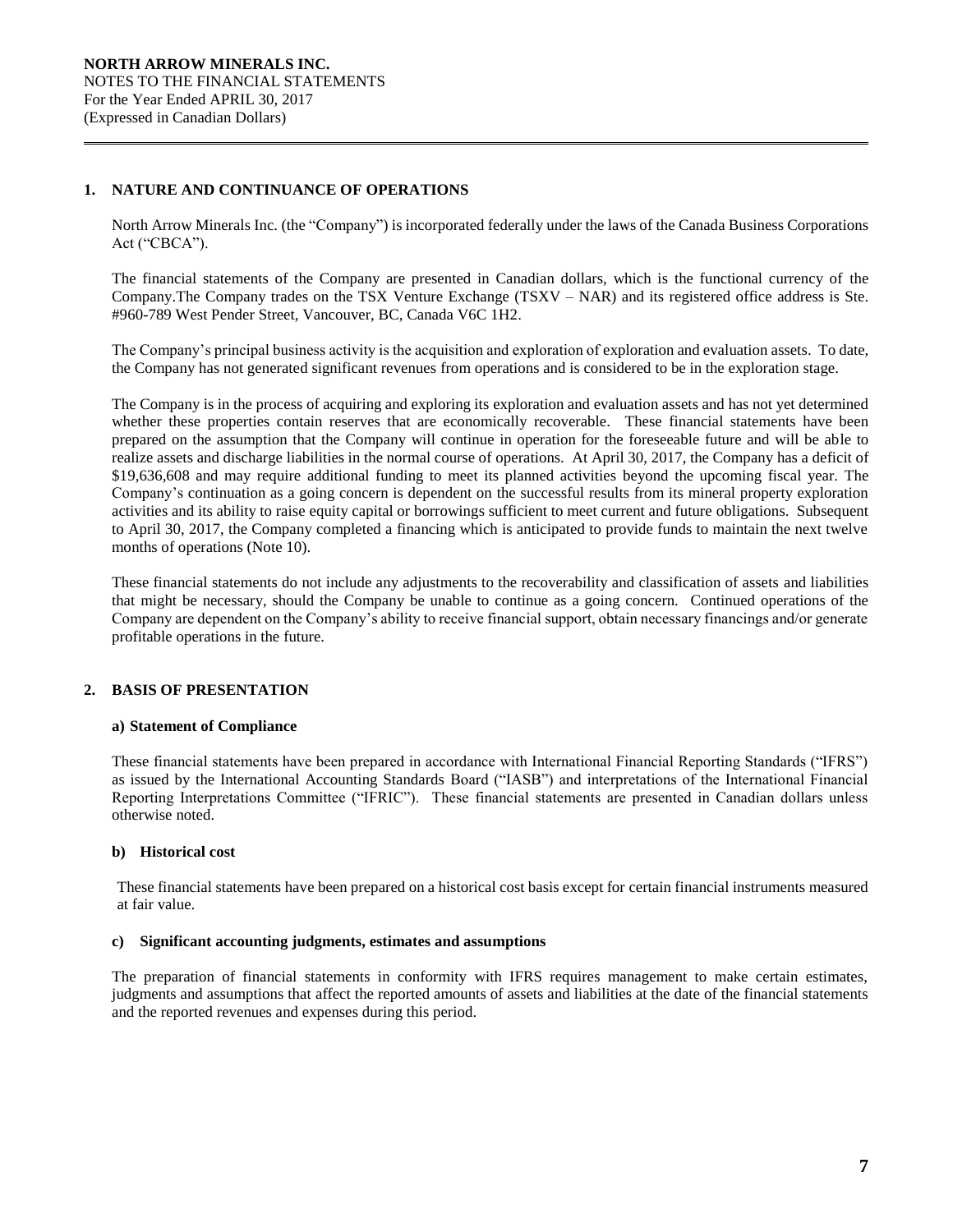# **2. BASIS OF PRESENTATION - continued**

#### **d) Significant accounting judgments, estimates and assumptions** *-* **continued**

Although management uses historical experiences and its best knowledge of the amount, events or actions to form the basis for judgments and estimates, actual results may differ from these estimates.

The most significant accounts that require estimates as the basis for determining the stated amounts include the recoverability of exploration and evaluation assets, valuation of share-based payments, marketable securities and valuation of deferred tax amounts.

Critical judgments exercised in applying accounting policies that have the most significant effect on the amounts recognized in the financial statements are as follows:

(i) Economic recoverability and probability of future benefits of exploration and evaluation costs*.* 

Management has determined that exploration, evaluation and related costs incurred which were capitalized may have future economic benefits and may be economically recoverable. Management uses several criteria in its assessments of economic recoverability and probability of future economic benefits including geologic and other technical information, history of conversion of mineral deposits with similar characteristics to its own properties to proven and probable mineral reserves, the quality and capacity of existing infrastructure facilities, evaluation of permitting and environmental issues and local support for the project.

(ii) Valuation of share-based payments and warrants recorded as marketable securities

The Company uses the Black-Scholes Option Pricing Model for valuation of share-based payments and warrants recorded as marketable securities. Option pricing models require the input of subjective assumptions including expected price volatility, interest rates and forfeiture rate. Changes in the input assumptions can materially affect the fair value estimate and Company's earnings and equity reserves.

(iii) Income taxes

In assessing the probability of realizing income tax assets, management makes estimates related to expectations of future taxable income, applicable tax opportunities, expected timing of reversals of existing temporary differences and the likelihood that tax positions taken will be sustained upon examination by applicable tax authorities. In making its assessments, management gives additional weight to positive and negative evidence that can be objectively verified.

## **3. SIGNIFICANT ACCOUNTING POLICIES**

## **a) Foreign currencies**

The functional currency is the currency of the primary economic environment in which the entity operates. The functional currency of the Company is the Canadian Dollar. The functional currency determinations were conducted through an analysis of the consideration factors identified in IAS 21, The Effects of Changes in Foreign Exchange Rates ("IAS 21").

Any transactions in currencies other than the functional currency have been translated to the Canadian dollar in accordance with IAS 21. Transactions in currencies other than the functional currency are recorded at the rates of exchange prevailing on dates of transactions. At the end of each reporting period, monetary assets and liabilities that are denominated in foreign currencies are translated at the rates prevailing at that date. Non-monetary assets and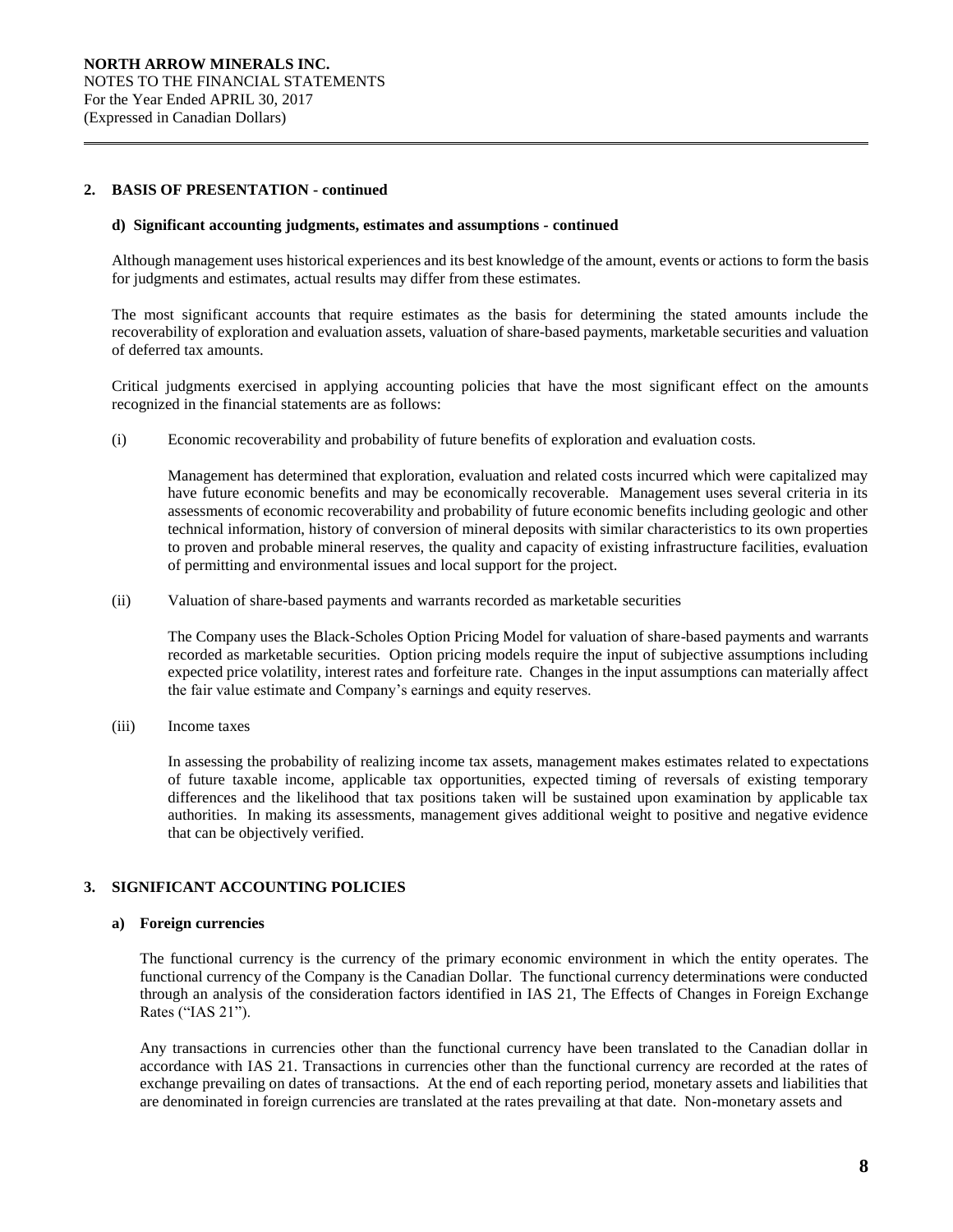#### **a) Foreign currencies - continued**

liabilities denominated in foreign currencies are translated at rates prevailing at the date when the fair value was determined. All gains and losses on translation of these foreign currency transactions are included in the statements of comprehensive loss. Non-monetary items that are measured in terms of historical cost in a foreign currency are not retranslated.

The Company's presentation currency is the Canadian dollar ("\$").

#### **b) Loss per share**

Basic earnings (loss) per share is computed by dividing earnings (loss) available to common shareholders by the weighted average number of common shares outstanding during the year. The computation of diluted earnings (loss) per share assumes the conversion, exercise or contingent issuance of securities only when such conversion, exercise or issuance would have a dilutive effect on the earnings (loss) per share. The calculation proved to be anti-dilutive for fiscal 2017 and 2016.

#### **c) Share-based compensation**

The Company grants stock options to buy common shares of the Company to directors, officers, employees and service providers. The board of directors grants such options for periods of up to five years, with vesting periods determined at its sole discretion and at prices equal to or greater than the closing market price on the day preceding the date the options were granted. An individual is classified as an employee when the individual is an employee for legal or tax purposes (direct employee) or provides services similar to those performed by a direct employee.

The fair value of options granted to employees is measured at grant date, using the Black-Scholes option pricing model, and is recognized over the period during which the share purchase options vest. The fair value of the share purchase options granted is measured taking into account the terms and conditions upon which the share purchase options were granted. Share-based payments to non-employees are measured at the fair value of goods or services received or the fair value of the equity instrument issued, if it is determined the fair value of the goods or services cannot be reliably measured, and are recorded at the date the goods or services are received. At each financial position reporting date, the amount recognized as an expense is adjusted to reflect the actual number of share purchase options that are expected to vest.

## **d) Equipment**

Equipment is stated at cost less accumulated depreciation and any impairment in value.

The initial cost of an asset is comprised of its purchase price and any directly attributable costs in bringing the asset to its working condition and location for its intended use. Expenditures incurred after the asset has been put into operation, such as repairs, maintenance and overhaul costs, are normally recognized as expense in the period the costs are incurred. In situations where it can be clearly demonstrated that the expenditures have improved the condition of the asset beyond the originally assessed standard of performance, the expenditures are capitalized as an additional cost of equipment.

Assets are depreciated at the following rates:

Office and computer equipment 30% declining balance Field equipment 20% declining balance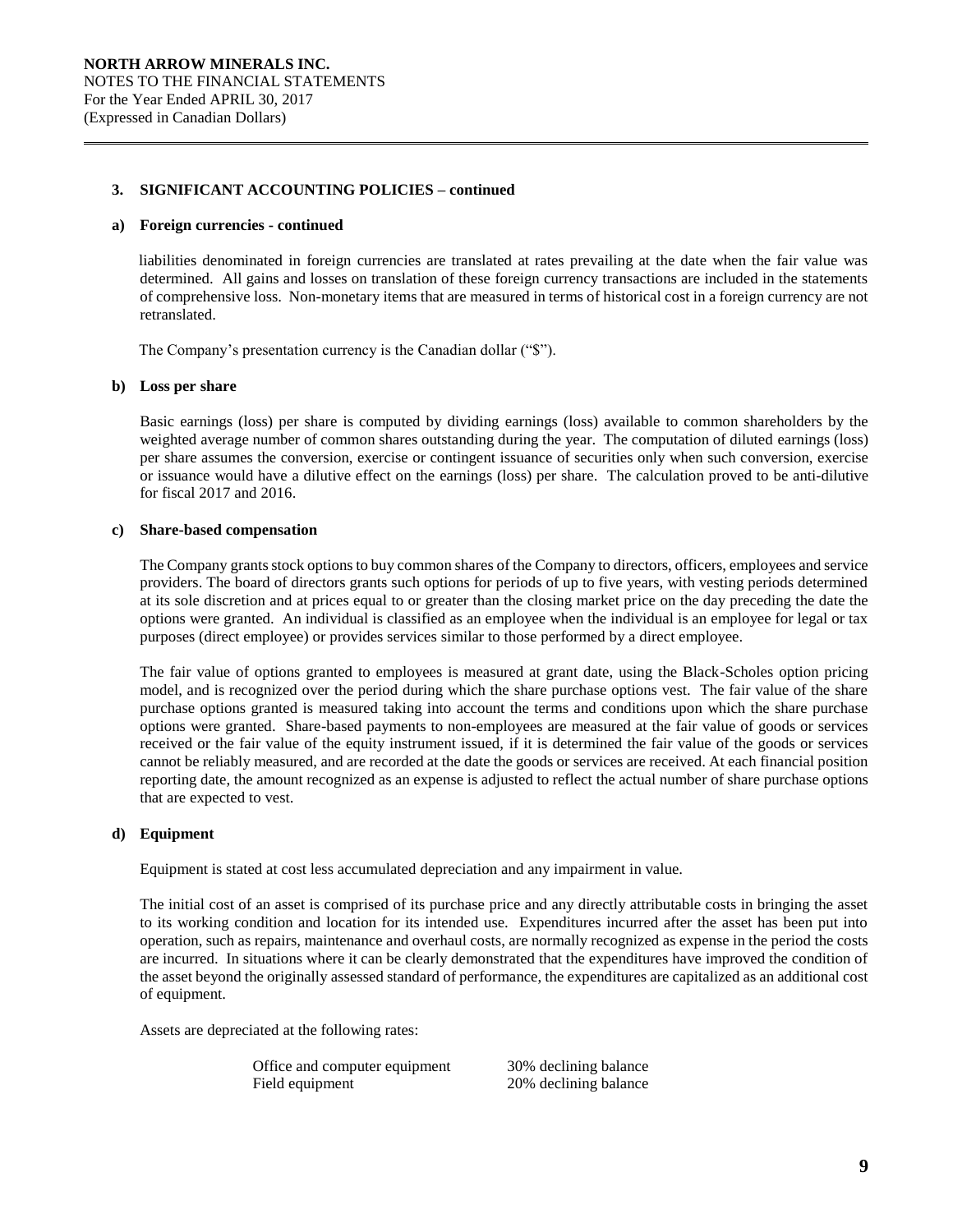## **d) Equipment - continued**

The remaining useful lives, residual values and depreciation method are reviewed and adjusted, if appropriate, at financial year-end to ensure that the periods and method of depreciation are consistent with the expected pattern of economic benefits from the items of equipment.

The carrying values of equipment are reviewed for impairment at the end of each reporting period or when events or changes in circumstances indicate that the carrying value may not be recoverable.

An item of equipment is derecognized when either it has been disposed or when it is permanently withdrawn from use and no future economic benefits are expected from its use or disposal. Any gains or losses arising on the retirement and disposal of an item of equipment are included in the statement of loss and comprehensive loss in the period of retirement or disposal.

## **e) Exploration and evaluation assets**

Costs directly related to the acquisition, exploration and evaluation of mineral properties are capitalized once the legal rights to explore the properties have been obtained. When it is determined that such costs will be recouped through successful development and exploitation, expenditures are transferred to tangible assets and depreciated over the expected productive life of the asset. Costs for a producing prospect are amortized on a unit-of-production method based on the estimated life of the ore reserves, while costs for the prospects abandoned are written off.

Impairment reviews for deferred exploration and evaluation costs are carried out on a project by project basis, with each project representing a single cash generating unit. An impairment review is undertaken at the end of each reporting period or when indicators of impairment arise but typically when one or more of the following circumstances apply:

- Unexpected geological occurrences that render the resource uneconomic;
- Title to the asset is compromised;
- Fluctuations in metal prices that render the project uneconomic;
- Variation in the currency of operations; and
- Threat to political stability in the country of operation.

From time to time, the Company may acquire or dispose of properties pursuant to the terms of option agreements. Due to the fact that options are exercisable entirely at the discretion of the optionee, the amounts payable or receivable are not recorded. Option payments are recorded as exploration and evaluation assets or recoveries when the payments are made or received.

The recoverability of the amounts capitalized for the undeveloped resource properties is dependent upon the determination of economically recoverable ore reserves, confirmation of the Company's interest in the underlying mineral claims, the ability to farm out its resource properties, the ability to obtain the necessary financing to complete their development and future profitable production or proceeds from the disposition thereof.

Title to resource properties involves certain inherent risks due to the difficulties of determining the validity of certain claims as well as the potential for problems arising from the frequently ambiguous conveyancing history characteristic of many resource properties. The Company has investigated title to all of its resource properties and, to the best of its knowledge, title to all of its properties are in good standing.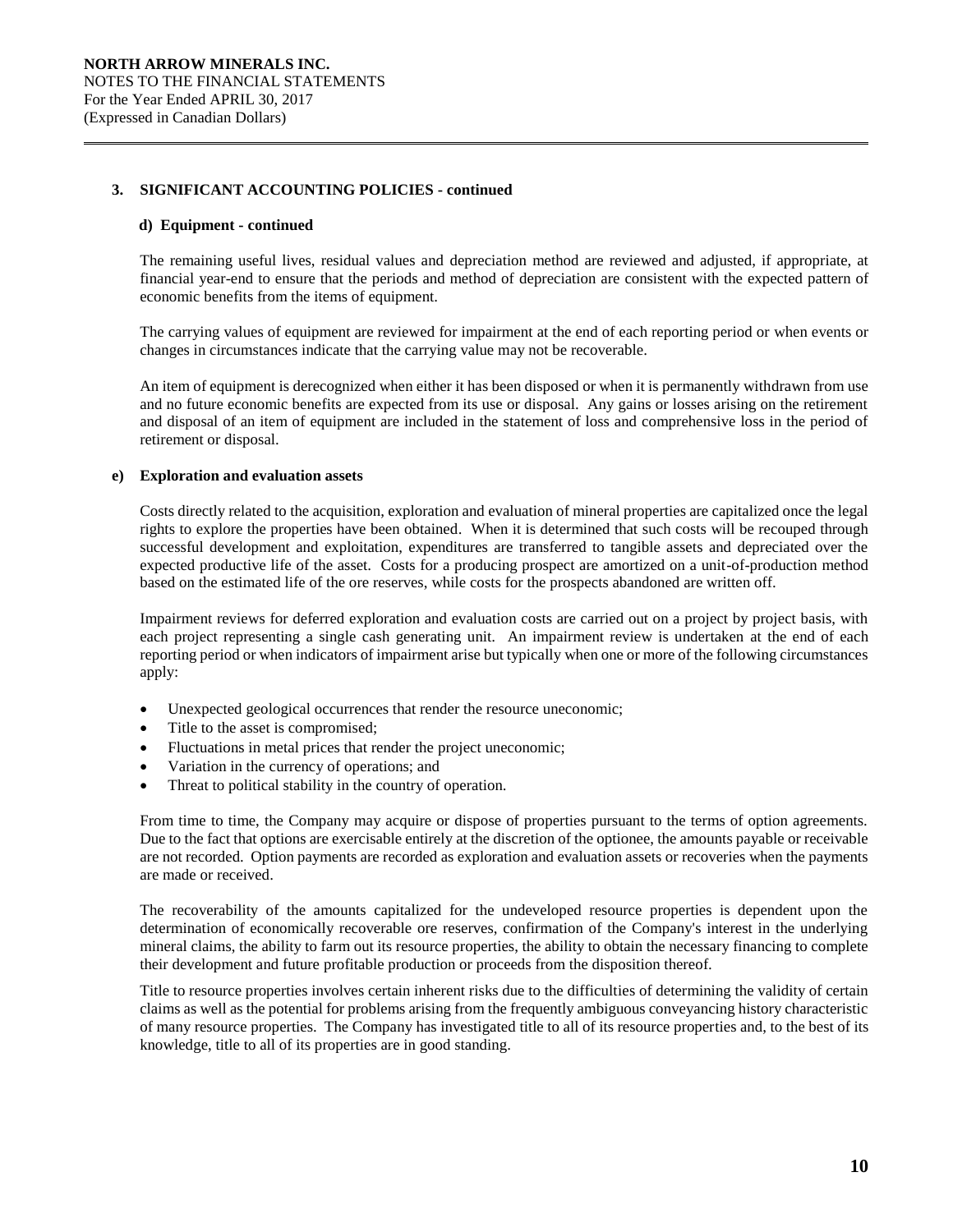## **f) Impairment**

At the end of each reporting period the carrying amounts of the Company's assets are reviewed to determine whether there is any indication that those assets are impaired. If any such indication exists, the recoverable amount of the asset is estimated in order to determine the extent of the impairment, if any. The recoverable amount is the higher of fair value less costs to sell and value in use. Fair value is determined as the amount that would be obtained from the sale of the asset in an arm's length transaction between knowledgeable and willing parties. In assessing value in use, the estimated future cash flows are discounted to their present value using a pre-tax discount rate that reflects current market assessments of the time value of money and the risks specific to the asset. If the recoverable amount of an asset is estimated to be less than its carrying amount, the carrying amount of the asset is reduced to its recoverable amount and the impairment loss is recognized in the statement of loss for the period. For an asset that does not generate independent cash inflows, the recoverable amount is determined for the cash generating unit to which the asset belongs.

Where an impairment loss subsequently reverses, the carrying amount of the asset (or cash generating unit) is increased to the revised estimate of its recoverable amount, but to an amount that does not exceed the carrying amount that would have been determined had no impairment loss been recognized for the asset (or cash generating unit) in prior years. A reversal of an impairment loss is recognized immediately in profit or loss.

#### **g) Marketable securities**

Marketable securities are measured at fair value and consist of shares listed on the TSX Venture Exchange and warrants convertible into securities listed on the TSX Venture Exchange.

## **h) Financial instruments**

## **Financial assets**

Financial assets are classified into one of the following categories:

- fair value through profit or loss ("FVTPL");
- available for sale ("AFS");
- held-to-maturity ("HTM"); and,
- loans and receivables.

The classification is determined at initial recognition and depends on the nature and purpose of the financial asset.

#### (i) FVTPL financial assets

Financial assets are classified as FVTPL when the financial asset is held for trading or it is designated as FVTPL.

A financial asset is classified as held for trading if:

- it has been acquired principally for the purpose of selling in the near future;
- it is a part of an identified portfolio of financial asset that the Company manages and has an actual pattern of short-term profit-taking; or
- it is a derivative that is not designated and effective as a hedging instrument.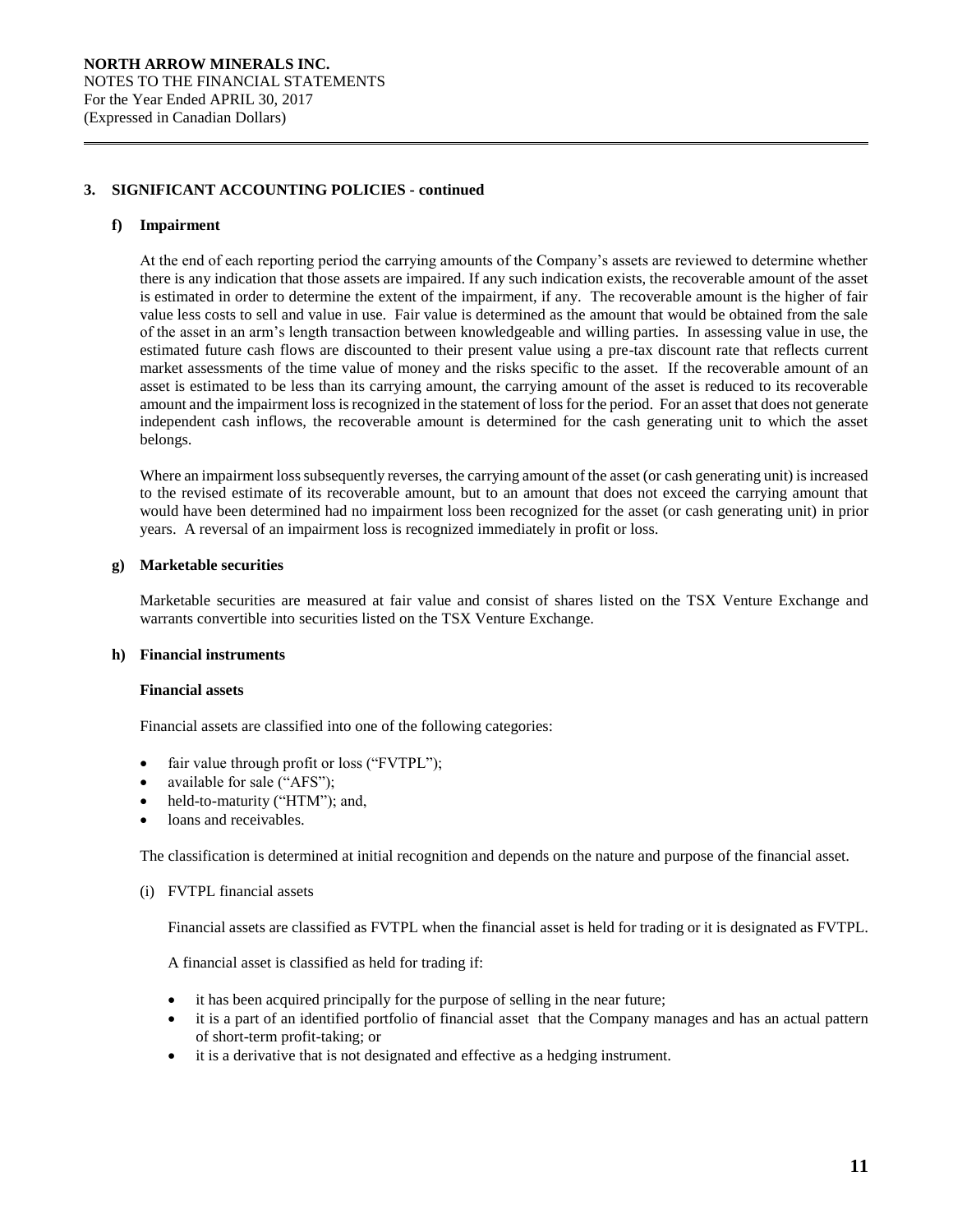#### **h) Financial instruments - continued**

#### **Financial assets - continued**

Financial assets classified as FVTPL are stated at fair value with any resultant gain or loss recognized in profit or loss. The net gain or loss recognized incorporates any dividend or interest earned on the financial asset.

The Company has classified cash as FVTPL.

#### (ii) AFS financial assets

Investments held by the Company that are classified as AFS are stated at fair value. Gains and losses arising from changes in fair value are recognized directly in accumulated other comprehensive income. Interest calculated using the effective interest method and foreign exchange gains and losses on monetary assets, are recognized directly in profit or loss rather than equity. When an investment is disposed of or is determined to be impaired, the cumulative gain or loss previously recognized in accumulated other comprehensive income is included in the statement of loss for the period.

The fair value of AFS monetary assets denominated in a foreign currency is translated at the spot rate at the statement of financial position date. The change in fair value attributable to translation differences due to a change in amortized cost of the asset is recognized in profit or loss, while all other changes are recognized in equity.

The Company has classified marketable securities consisting of common shares as AFS financial assets and warrants convertible into common shares as FVTPL.

(iii) HTM investments

HTM investments are recognized on a trade-date basis and are initially measured at fair value, including transaction costs.

(iv) Loans and receivables

Trade receivables, loans, and other receivables that have fixed or determinable payments that are not quoted in an active market are classified as loans and receivables.

Loans and receivables are initially recognized at the transaction value and subsequently carried at amortized cost less impairment losses. The impairment loss of receivables is based on a review of all outstanding amounts at year end. Bad debts are written off during the year in which they are identified. Interest income is recognized by applying the effective interest rate, except for short-term receivables when the recognition of interest would be immaterial.

The Company has classified receivables as loans and receivables.

(v) Effective interest method

The effective interest method calculates the amortized cost of a financial asset and allocates interest income over the corresponding period. The effective interest rate is the rate that discounts estimated future cash receipts over the expected life of the financial instrument, or, where appropriate, a shorter period.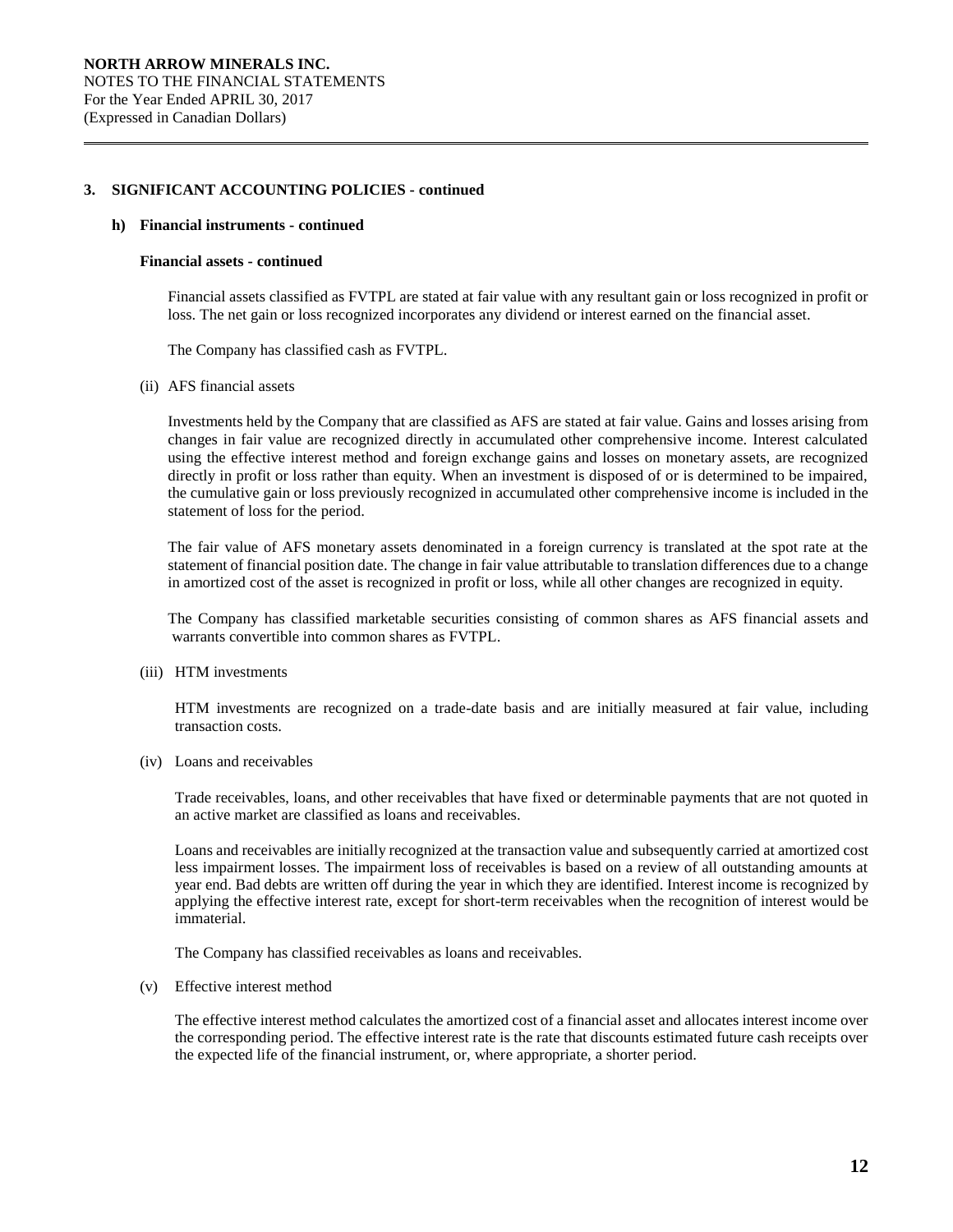#### **h) Financial instruments - continued**

#### **Financial assets - continued**

(vi) Impairment of financial assets

Financial assets, other than those at FVTPL, are assessed for indicators of impairment at each period end. Financial instruments are impaired when there is objective evidence that, as a result of one or more events that occurred after the initial recognition of the financial instrument, the estimated future cash flows of the investment have been impacted. Objective evidence of impairment could include the following:

- significant financial difficulty of the issuer or counterparty;
- default or delinquency in interest or principal payments; or
- it has become probable that the borrower will enter bankruptcy or financial reorganization.

For financial instruments carried at amortized cost, the amount of the impairment is the difference between the asset's carrying amount and the present value of the estimated future cash flows, discounted at the financial instrument's original effective interest rate.

The carrying amount of all financial instruments, excluding trade receivables, is directly reduced by the impairment loss. The carrying amount of trade receivables is reduced through the use of an allowance account. Changes in the carrying amount of the allowance account are recognized in profit or loss.

With the exception of AFS equity instruments, if, in a subsequent period, the amount of the impairment loss decreases and the decrease relates to an event occurring after the impairment was recognized, the previously recognized impairment loss is reversed through profit or loss. On the date of impairment reversal, the carrying amount of the financial instrument cannot exceed its amortized cost had impairment not been recognized.

(vii) Derecognition of financial assets

A financial instrument is derecognized when:

- the contractual right to the asset's cash flows expire; or
- if the Company transfers the financial instrument and all risks and rewards of ownership to another entity.

## **Financial liabilities**

Financial liabilities are classified into one of the following categories:

- fair value through profit or loss ("FVTPL"); or
- other financial liabilities.

The classification is determined at initial recognition and depends on the nature and purpose of the financial liability.

(i) FVTPL financial liabilities

This category comprises derivatives, or liabilities acquired or incurred principally for the purpose of selling or repurchasing it in the near term. They are carried in the statements of financial position at fair value with changes in fair value recognized in the statement of loss and comprehensive loss.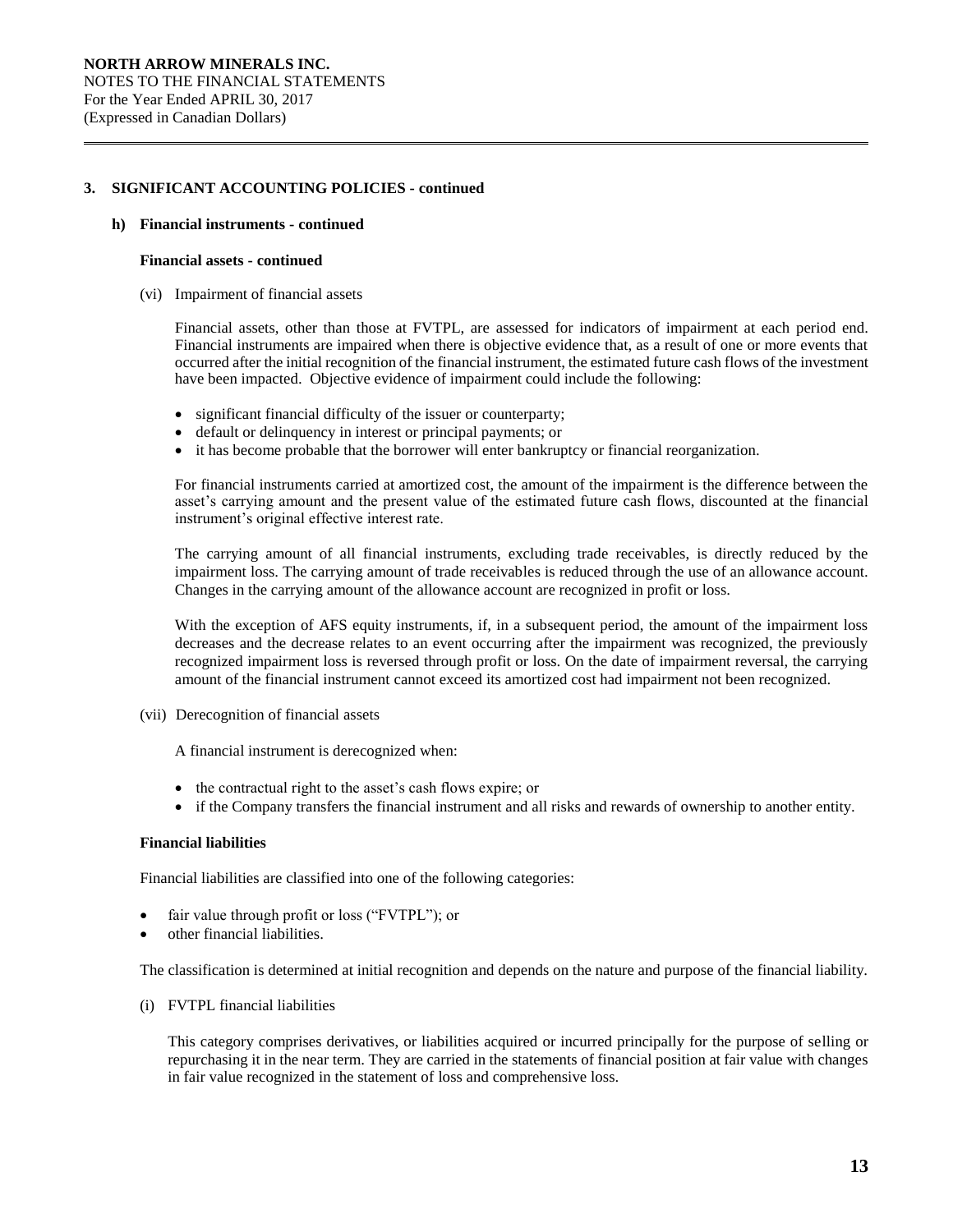# **h) Financial instruments - continued**

# **Financial liabilities - continued**

(ii) Other financial liabilities

This category includes amounts due to related parties and accounts payable and accrued liabilities. These are initially measured at fair value, net of transaction costs, and are subsequently measured at amortized cost using the effective interest method, with interest expense recognized on an effective yield basis.

The Company has classified accounts payable and accrued liabilities and due to related parties as other financial liabilities.

#### (iii) Effective interest method

The effective interest method calculates the amortized cost of a financial liability and allocates interest expense over the corresponding period. The effective interest rate is the rate that discounts estimated future cash receipts over the expected life of the financial liability, or, where appropriate, a shorter period.

Income is recognized on an effective interest basis for debt instruments other than those financial instruments classified as FVTPL.

# (iv) Derecognition of financial liabilities

Financial liabilities are derecognized when the Company's obligations are discharged, cancelled or they expire.

#### **i) Income taxes**

Income tax expense consists of current and deferred tax expense. Income tax expense is recognized in the statements of loss and comprehensive loss.

Current tax expense is the expected tax payable on the taxable income for the year, using tax rates enacted or substantively enacted at period end, adjusted for amendments to tax payable with regards to previous years.

Deferred tax assets and liabilities are recognized for future tax consequences attributable to differences between the financial statement carrying amounts of existing assets and liabilities and their respective tax bases. Deferred tax assets and liabilities are measured using the enacted or substantively enacted tax rates expected to apply when the asset is realized or the liability settled.

The effect on tax assets and liabilities of a change in tax rates is recognized in income in the period that substantive enactment occurs.

A deferred tax asset is recognized to the extent that it is probable that future taxable profits will be available against which the asset can be utilized. To the extent that the Company does not consider it probable that a deferred tax asset will be recovered, it will not be recognized.

The following temporary differences do not result in deferred tax assets or liabilities:

- the initial recognition of assets or liabilities that do not affect accounting or taxable profit
- goodwill
- differences relating to investment in subsidiaries to the extent that they will probably not reverse in the foreseeable future.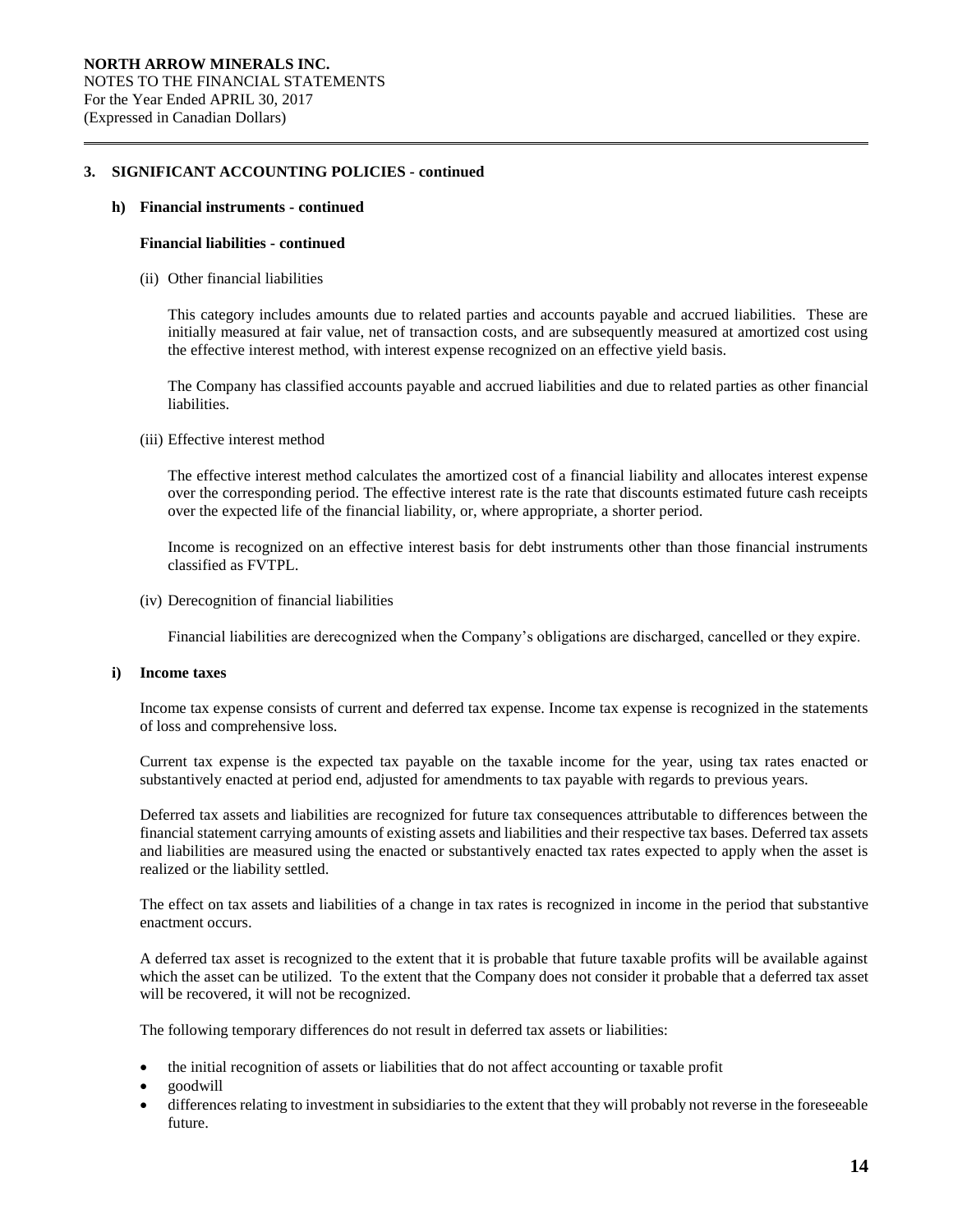#### **i) Income taxes - continued**

Deferred tax assets and liabilities are offset when there is a legally enforceable right to set off current tax assets against current tax liabilities and when they relate to income taxes levied by the same taxation authority and the Company intends to settle its current tax assets and liabilities on a net basis.

# **j) Environmental rehabilitation**

A legal or constructive obligation to incur restoration, rehabilitation and environmental costs arises when environmental disturbance is caused by the exploration or development of a mineral property interest. Such costs arising from the decommissioning of plant and other site preparation work, discounted to their net present value, are provided for and capitalized at the start of each project to the carrying amount of the asset, along with a corresponding liability as soon as the obligation to incur such costs arises. The timing of the actual rehabilitation expenditure is dependent on a number of factors such as the life and nature of the asset, the operating license conditions and, when applicable, the environment in which the mine operates.

Discount rates using a pre-tax rate that reflect the time value of money are used to calculate the net present value. The rehabilitation asset is depreciated on the same basis as mining assets. The Company's estimates of reclamation costs could change as a result of changes in regulatory requirements and assumptions regarding the amount and timing of the future expenditures. These changes are recorded directly to mining assets with a corresponding entry to the rehabilitation provision. The Company's estimates are reviewed annually for changes in regulatory requirements, effects of inflation and changes in estimates.

Changes in the net present value, excluding changes in the Company's estimates of reclamation costs, are charged to profit and loss for the period. The costs of rehabilitation projects that were included in the rehabilitation provision are recorded against the provision as incurred.

The Company has no material restoration, rehabilitation and environmental obligations as the disturbance to date is limited.

# **k) Flow-through shares**

The Company can issue flow-through shares to finance exploration programs undertaken in Canada. Pursuant to the terms of the flow-through share subscription agreements, these shares transfer the tax deductibility of qualifying mineral expenditures to investors. On issuance, the Company bifurcates the flow-through share into i) a flow-through share premium liability, equal to the estimated premium, if any, investors pay for the flow-through feature, which is recognized as a liability and ii) share capital. Upon qualifying expenses being incurred, the Company derecognizes the liability and the premium is recognized as other income.

## **l) New Accounting pronouncements**

i) The IASB has issued several new standards and amendments which have been adopted by the Company. Each of the new standards is effective for annual periods beginning on or after January 1, 2016. The adoption of the standards and amendments did not have a material effect on the financial statements.

ii) Certain pronouncements were issued by the IASB or IFRIC but are not yet effective as at April 30, 2017. The Company intends to adopt these standards and interpretations when they become effective.

The following are the accounting standards issued but not effective as of April 30, 2017 that the Company believes could be significant.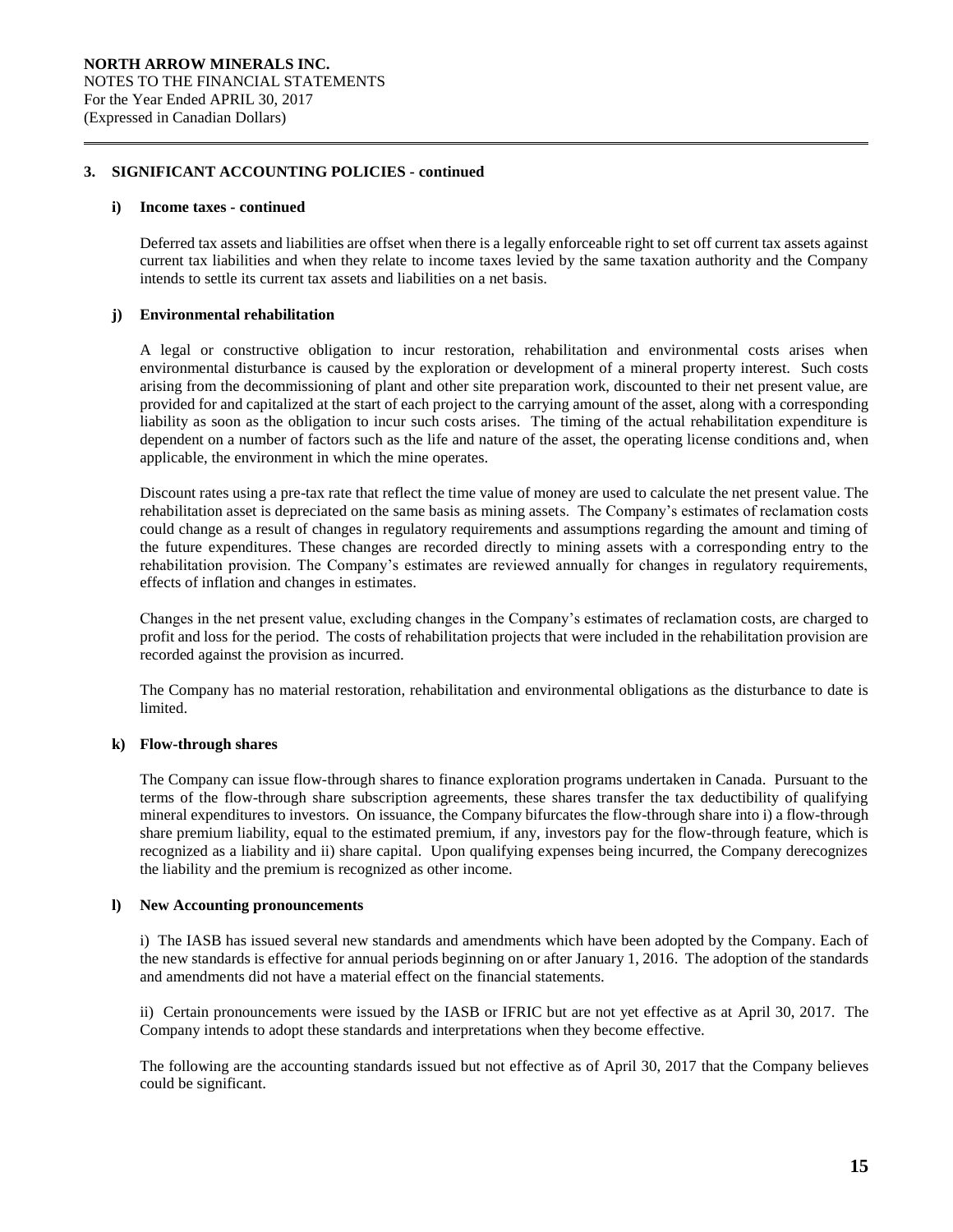- IFRS 9 Financial Instruments classification and measurement
	- Effective for annual periods beginning on or after January 1, 2018. This is the first part of a new standard on classification and measurement of financial assets that will replace IAS 39, "Financial Instruments: Recognition and Measurement". IFRS 9 has two measurement categories: amortized cost and fair value. All equity instruments are measured at fair value. A debt instrument is recorded at amortized cost only if the entity is holding it to collect contractual cash flows and the cash flows represent principal and interest. Otherwise it is measured at fair value with changes in fair value through profit or loss. In addition, this new standard has been updated to include guidance on financial liabilities and derecognition of financial instruments.
- IFRS 16 Leases

Effective for annual periods commencing on or after January 1, 2019, this new standard eliminates the classification of leases as either operating or finance leases and introduces a single lessee accounting model which requires the lessee to recognize assets and liabilities for all leases with a term of longer than 12 months.

The Company is currently assessing the impact of these new accounting standards on its financial statements.

# **4. FINANCIAL INSTRUMENTS AND RISK MANAGEMENT**

Financial instruments measured at fair value are classified into one of three levels in the fair value hierarchy according to the relative reliability of the inputs used to estimate the fair values. The three levels of the fair value hierarchy are:

- Level 1 Unadjusted quoted prices in active markets for identical assets or liabilities;
- Level 2 Inputs other than quoted prices that are observable for the asset or liability either directly or indirectly; and
- Level 3 Inputs that are not based on observable market data.

The Company's financial instruments consist of cash, marketable securities, receivables, accounts payable and accrued liabilities and due to related parties. Cash is carried at fair value using a Level 1 fair value measurement. The carrying value of receivables, accounts payable and accrued liabilities and due to related parties approximate their fair values due to their immediate or short-term maturity. Marketable securities consisting of common shares are recorded at fair value based on the quoted market prices in active markets at the reporting date, which is consistent with Level 1 of the fair value hierarchy**.** Marketable securities consisting of warrants are recorded at fair value based on a Black Scholes pricing model consistent with Level 3 of the fair value hierarchy.

The Company is exposed to a variety of financial risks by virtue of its activities, including credit risk, interest rate risk, liquidity risks, foreign currency risk, and equity market risk. The Company's objective with respect to risk management is to minimize potential adverse effects on the Company's financial performance. The Board of Directors provides direction and guidance to management with respect to risk management. Management is responsible for establishing controls and procedures to ensure that financial risks are mitigated to acceptable levels.

## Credit risk

Credit risk is the risk of financial loss to the Company if a counter-party to a financial instrument fails to meet its contractual obligations. The Company manages credit risk by investing its excess cash in short-term investments with investment grade ratings, issued by a Canadian chartered bank. The Company's receivables consist primarily of sales tax receivables due from the federal government and receivables from companies with which the Company has exploration agreements or options. The maximum exposure to credit risk at the reporting date is the carrying value of the Company's receivables and cash.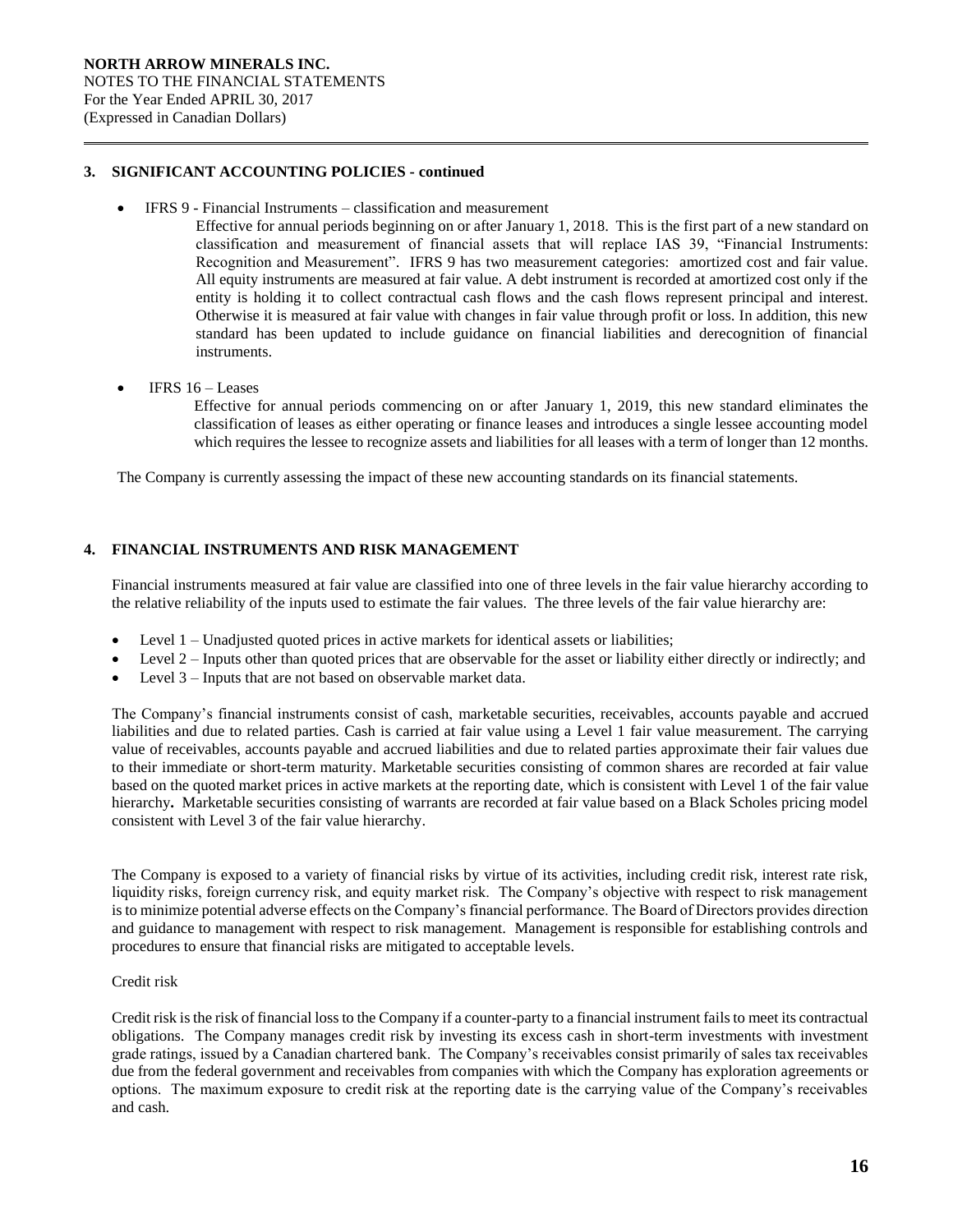# **4. FINANCIAL INSTRUMENTS AND RISK MANAGEMENT - continued**

#### Interest rate risk

Interest rate risk is the risk that the fair value or future cash flows of a financial instrument will fluctuate because of changes in market interest rates. Financial assets and liabilities with variable interest rates expose the Company to interest rate risk with respect to its cash flow. It is management's opinion that the Company is not exposed to significant interest rate risk.

# Liquidity risk

Liquidity risk is the risk that the Company will not be able to meet its obligations as they become due. The Company's ability to continue as a going concern is dependent on management's ability to raise the funds required through future equity financings, asset sales or exploration option agreements, or a combination thereof. The Company has no regular cash flow from its operating activities. The Company manages its liquidity risk by forecasting cash flow requirements for its planned exploration and corporate activities and anticipating investing and financing activities. Management and the Board of Directors are actively involved in the review, planning and approval of annual budgets and significant expenditures and commitments. Failure to realize additional funding could cast significant doubt on the Company's ability to continue as a going concern. As at April 30, 2017, the Company had cash of \$368,124 (2016 - \$2,507,640) available to settle current liabilities of \$83,103 (2016 - \$608,670).

## Foreign currency risk

The Company's activities are within Canada and accordingly the Company is not subject to significant foreign currency risk.

# Equity market risk

The Company is exposed to equity price risk arising from its marketable securities, which are classified as available-forsale. The Company plans to sell its marketable securities as market conditions permit, or as is required to finance the Company's operations from time-to-time.

# **5. RECEIVABLES**

|                                          | <b>April 30, 2017</b> | April 30, 2016        |
|------------------------------------------|-----------------------|-----------------------|
| HST/GST receivables<br>Other receivables | 8,812<br>\$<br>6.632  | 108,764<br>S<br>9,116 |
|                                          | 15,444                | 117,880               |

# **6. MARKETABLE SECURITIES**

During the year ended April 30, 2012, the Company received 15,000 common shares of Adamera Minerals Corp., a TSX-V listed company in exchange for certain exploration data.

During the year ended April 30, 2017, the Company sold its interest in the in the previously written off Torp Lake and Phoenix mineral claims to Clean Commodities Corp. (previously Athabasca Nuclear Corp.) for consideration of 2,500,000 common shares of Clean Commodities Corp. having a fair value of \$200,000 and warrants entitling the Company to purchase an additional 1,000,000 common shares at a price of \$0.20 for a period of two years with a fair value of \$33,524 under the following assumptions.

|                               | <b>April 30, 2017</b> | May 19, 2016 |
|-------------------------------|-----------------------|--------------|
| Risk – free interest rate     | 1.00%                 | 1.00%        |
| Expected life of the warrants | 1.08 years            | 2.0 years    |
| Annualized volatility         | 120.00%               | 120.00%      |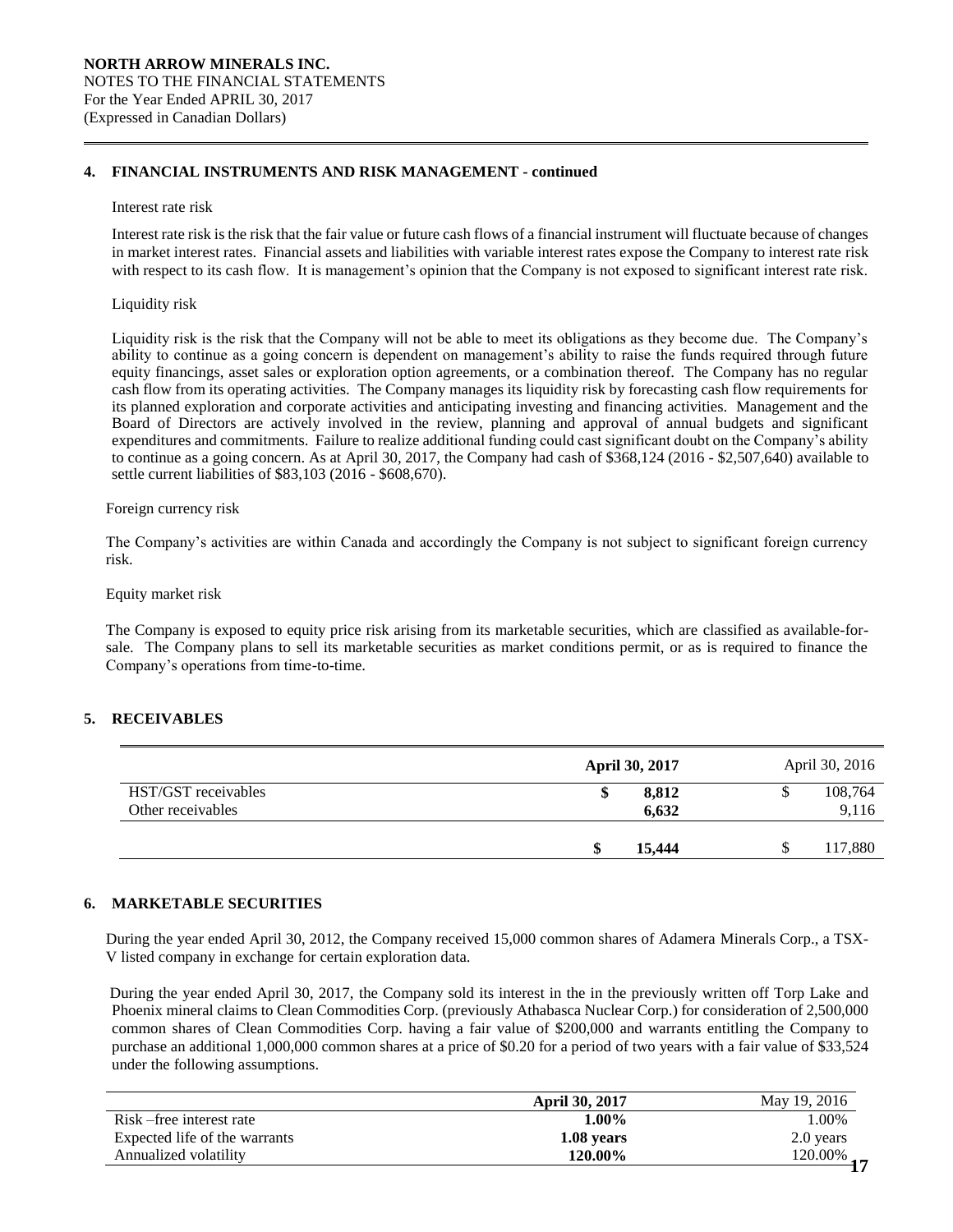# **6. MARKETABLE SECURITIES - continued**

|                                                                                                       | Cost      | <b>Unrealized</b><br>Gain (Loss) on<br><b>AFS Securities</b> | <b>Cost of FVTPL</b><br><b>Securities</b><br>Sold/Fair<br><b>Valued</b> | <b>Fair Value</b> |
|-------------------------------------------------------------------------------------------------------|-----------|--------------------------------------------------------------|-------------------------------------------------------------------------|-------------------|
| April 30, 2015                                                                                        | \$15,488  | \$(14,888)                                                   |                                                                         | \$600             |
| 15,000<br>Adamera<br>shares                                                                           |           |                                                              |                                                                         |                   |
| Minerals Corp.                                                                                        |           | (225)                                                        | $\overline{\phantom{0}}$                                                | (225)             |
| April 30, 2016<br>Minerals<br>Adamera<br>Corp.                                                        | 15,488    | (15, 113)                                                    |                                                                         | 375               |
| $15,000$ shares<br>Clean Commodities Corp.-<br>$\overline{\phantom{a}}$<br>1,850,000 shares (July 31, |           | 2,925                                                        |                                                                         | 2,925             |
| $2016 - 2,500,000$ shares)<br>Clean Commodities Corp. -<br>$\overline{\phantom{m}}$                   | 200,000   | (37,000)                                                     | (52,000)                                                                | 111,000           |
| 1,000,000 warrants                                                                                    | 33,524    |                                                              | (20,679)                                                                | 12,845            |
| April 30, 2017                                                                                        | \$249,012 | \$ (49,188)                                                  | (72, 679)                                                               | \$127,145         |

# **7. EQUIPMENT**

|                                 | <b>Office and computer</b> | <b>Field</b> |              |  |
|---------------------------------|----------------------------|--------------|--------------|--|
|                                 | equipment                  | equipment    | <b>Total</b> |  |
|                                 |                            |              |              |  |
| Cost                            |                            |              |              |  |
| Balance, April 30, 2015         | \$17,265                   | \$93,775     | \$111,040    |  |
| <b>Additions</b>                | 15,494                     |              | 15,494       |  |
| Balance, April 30, 2016         | 32,759                     | 93,775       | 126,534      |  |
| <b>Additions</b>                |                            |              |              |  |
| Balance, April 30, 2017         | \$32,759                   | \$93,775     | \$126,534    |  |
|                                 |                            |              |              |  |
| <b>Accumulated Depreciation</b> |                            |              |              |  |
| Balance, April 30, 2015         | \$8,279                    | \$<br>9,377  | \$<br>17,656 |  |
| <b>Additions</b>                | 5,020                      | 16,879       | 21,899       |  |
| Balance, April 30, 2016         | 13,299                     | 26,256       | 39,555       |  |
| <b>Additions</b>                | 5,840                      | 13,503       | 19,343       |  |
| Balance, April 30, 2017         | \$19,139                   | \$39,759     | \$58,898     |  |
|                                 |                            |              |              |  |
| <b>Carrying amounts</b>         |                            |              |              |  |
| April 30, 2016                  | 19,460                     | 67,519       | 86,979       |  |
| April 30, 2017                  | \$13,620                   | \$54,016     | \$67,636     |  |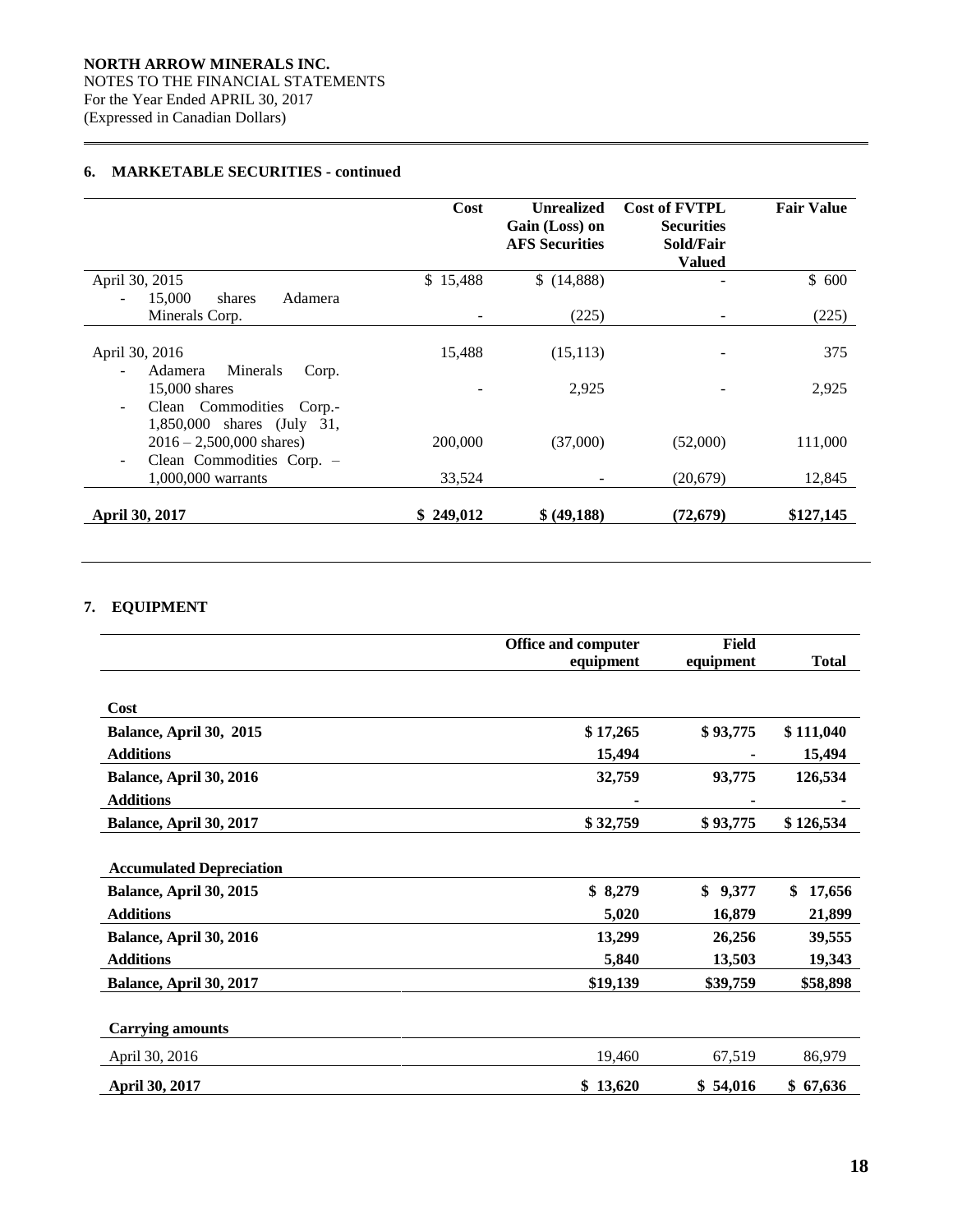# **8. EXPLORATION AND EVALUATION ASSETS**

|                                                  |                          | <b>Expended</b> | <b>Write-offs</b>        |                |
|--------------------------------------------------|--------------------------|-----------------|--------------------------|----------------|
|                                                  |                          | During the      | During the               |                |
|                                                  | April 30, 2016           | Year            | Year                     | April 30, 2017 |
|                                                  |                          |                 |                          |                |
| <b>Diamond Properties</b><br>Lac de Gras, Canada |                          |                 |                          |                |
| <b>Exploration</b> costs                         | \$235,404                | \$              | \$                       | \$235,404      |
| Acquisition and tenure costs                     | 277,918                  |                 |                          | 277,918        |
| Geological, data collection and assays           | 153,559                  |                 |                          | 153,559        |
| Office and salaries                              | 134,040                  |                 |                          | 134,040        |
|                                                  | 800,921                  |                 |                          | 800,921        |
|                                                  |                          |                 |                          |                |
| Pikoo, Canada                                    |                          |                 |                          |                |
| <b>Exploration</b> costs                         | 1,242,974                | 11,923          |                          | 1,254,897      |
| Drilling                                         | 2,085,859                |                 |                          | 2,085,859      |
| Acquisition and tenure costs                     | 14,581                   | 197,516         |                          | 212,097        |
| Geological, data collection and assays           | 1,374,630                | 223,510         | (49, 222)                | 1,548,918      |
| Office and salaries                              | 529,006                  | 86,032          |                          | 615,038        |
| Contribution from joint-venture partner          | (637, 813)               |                 |                          | (637, 813)     |
|                                                  | 4,609,237                | 518,981         | (49, 222)                | 5,078,996      |
|                                                  |                          |                 |                          |                |
| Loki, Canada                                     |                          |                 |                          |                |
| <b>Exploration</b> costs                         |                          | 5,800           |                          | 5,800          |
| Acquisition and tenure costs                     |                          | 4,842           |                          | 4,842          |
| Geological, data collection and assays           |                          | 70,431          |                          | 70,431         |
| Office and salaries                              |                          | 34,025          |                          | 34,025         |
|                                                  | $\overline{\phantom{a}}$ | 115,098         | $\mathbf{r}$             | 115,098        |
| Naujaat (formerly Qilalugaq), Canada             |                          |                 |                          |                |
| <b>Exploration</b> costs                         | 357,350                  | 44,784          |                          | 402,134        |
| Drilling                                         |                          | 240,218         |                          | 240,218        |
| Acquisition and tenure costs                     | 73,670                   | 240,025         |                          | 313,695        |
| Geological, data collection and assays           | 3,395,314                | 61,052          | $\overline{\phantom{a}}$ | 3,456,366      |
| Office and salaries                              | 252,634                  | 75,919          | $\overline{\phantom{a}}$ | 328,553        |
|                                                  | 4,078,968                | 661,998         | $\overline{\phantom{a}}$ | 4,740,966      |
|                                                  |                          |                 |                          |                |
| Luxx, Canada                                     |                          |                 |                          |                |
| <b>Exploration</b> costs                         | 50,420                   |                 |                          | 50,420         |
| Acquisition and tenure costs                     | 138,639                  | 94              |                          | 138,733        |
| Geological, data collection and assays           | 121,301                  |                 |                          | 121,301        |
| Office and salaries                              | 43,221                   | 1,572           | $\overline{\phantom{a}}$ | 44,793         |
|                                                  | 353,581                  | 1,666           | $\overline{a}$           | 355,247        |
|                                                  |                          |                 |                          |                |
| Mel, Canada                                      |                          |                 |                          |                |
| <b>Exploration</b> costs                         | 83,128                   | 31,868          |                          | 114,996        |
| Acquisition and tenure costs                     | 130,866                  | 1,180           |                          | 132,046        |
| Geological, data collection and assays           | 444,364                  | 128,843         |                          | 573,207        |
| Office and salaries                              | 55,906                   | 32,089          |                          | 87,995         |
|                                                  | 714,264                  | 193,980         |                          | 908,244        |
| Redemption, Canada                               |                          |                 |                          |                |
| <b>Exploration</b> costs                         |                          | 5,399           | (5,399)                  |                |
| Drilling                                         |                          | 21,436          | (21, 436)                |                |
| Acquisition and tenure costs                     |                          | 12,859          | (12, 859)                |                |
| Geological, data collection and assays           |                          | 6,567           | (6, 567)                 |                |
| Office and salaries                              |                          | 21,461          | (21,461)                 |                |
| Recoveries                                       |                          | (66,000)        | 66,000                   |                |
|                                                  |                          | 1,722           | (1,722)                  |                |
|                                                  |                          |                 |                          |                |
| <b>TOTAL</b>                                     | \$<br>10,556,971         | 1,493,445       | (50, 944)                | \$11,999,472   |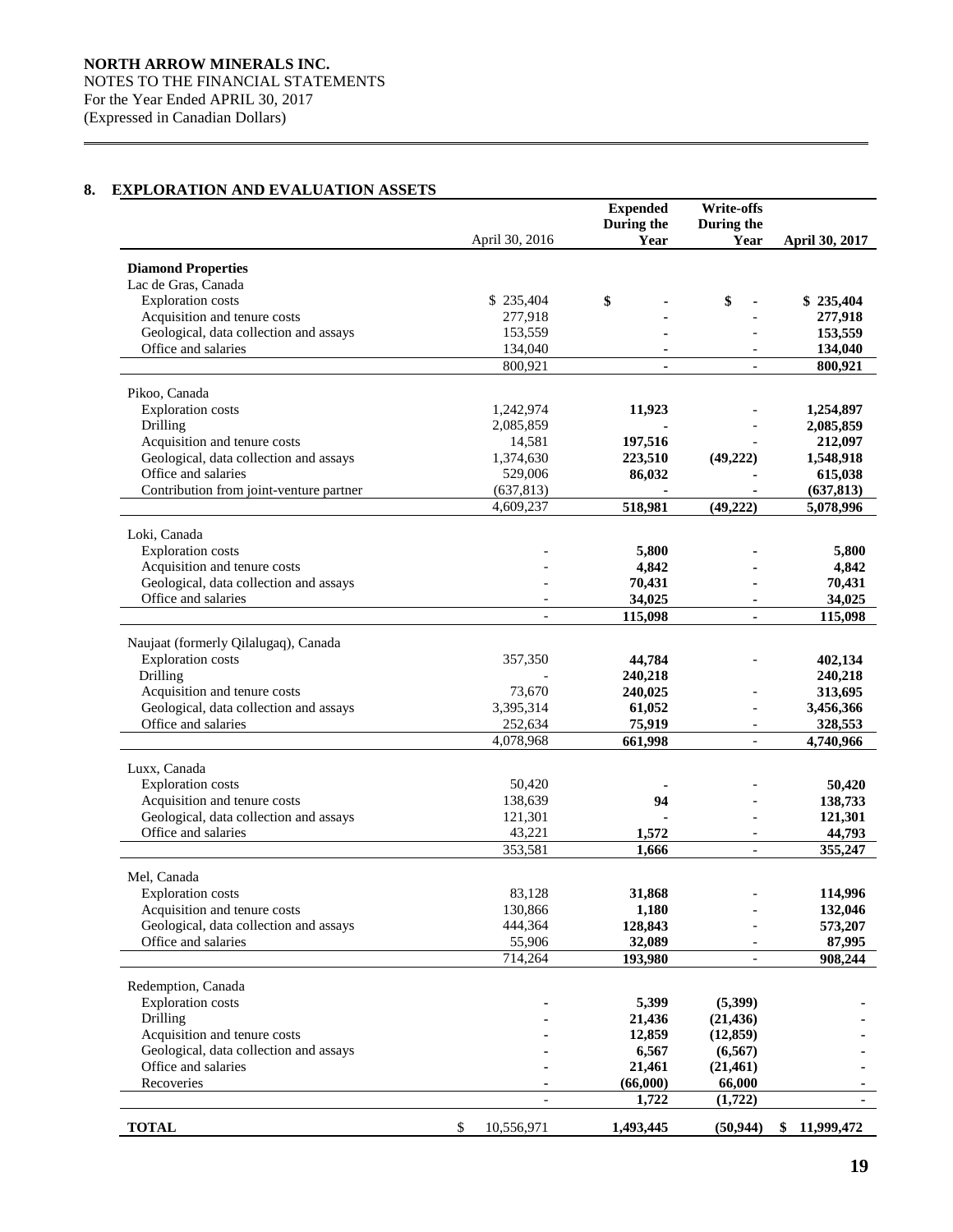# **8. EXPLORATION AND EVALUATION ASSETS**

|                                         |                  | Expended           | Write-offs               |                  |
|-----------------------------------------|------------------|--------------------|--------------------------|------------------|
|                                         |                  | During             | During the               |                  |
|                                         | April 30, 2015   | the Year           | Year                     | April 30, 2016   |
|                                         |                  |                    |                          |                  |
| <b>Diamond Properties</b>               |                  |                    |                          |                  |
| Lac de Gras, Canada                     |                  |                    |                          |                  |
| <b>Exploration</b> costs                | \$235,404        | \$                 | \$                       | \$235,404        |
| Acquisition and tenure costs            | 277,918          |                    |                          | 277,918          |
| Geological, data collection and assays  | 153,559          |                    |                          | 153,559          |
| Office and salaries                     | 134,040          |                    |                          | 134,040          |
|                                         | 800,921          |                    |                          | 800,921          |
| Pikoo, Canada                           |                  |                    |                          |                  |
| <b>Exploration</b> costs                | 918,487          | 324,487            |                          | 1,242,974        |
| Drilling                                | 1,376,586        | 709,273            |                          | 2,085,859        |
| Acquisition and tenure costs            | 13,504           | 1,077              |                          | 14,581           |
| Geological, data collection and assays  |                  |                    |                          | 1,374,630        |
| Office and salaries                     | 860,902          | 513,728<br>145,677 | $\overline{a}$           |                  |
|                                         | 383,329          |                    | $\overline{a}$           | 529,006          |
| Contribution from joint-venture partner | (457, 764)       | (180,049)          |                          | (637, 813)       |
|                                         | 3,095,044        | 1,514,193          |                          | 4,609,237        |
| Timiskaming, Canada                     |                  |                    |                          |                  |
| <b>Exploration costs</b>                | 4,638            |                    | (4,638)                  |                  |
| Drilling                                | 94,389           |                    | (94, 389)                |                  |
| Acquisition and tenure costs            | 326,757          | 139                | (326, 896)               |                  |
| Geological, data collection and assays  | 68,751           |                    | (68,751)                 |                  |
| Office and salaries                     | 14,402           | 132                | (14, 534)                |                  |
| Contribution from joint-venture partner | (11,908)         |                    |                          |                  |
|                                         | 497,029          | 271                | 11,908                   |                  |
|                                         |                  |                    | (497, 300)               |                  |
| Qilalugaq, Canada                       |                  |                    |                          |                  |
| <b>Exploration</b> costs                | 291,030          | 66,320             |                          | 357,350          |
| Acquisition and tenure costs            | 71,463           | 2,207              |                          | 73,670           |
| Geological, data collection and assays  | 3,143,171        | 252,143            |                          | 3,395,314        |
| Office and salaries                     | 224,821          | 27,813             | $\overline{\phantom{a}}$ | 252,634          |
|                                         | 3,730,485        | 348,483            | $\overline{a}$           | 4,078,968        |
|                                         |                  |                    |                          |                  |
| Luxx, Canada                            |                  |                    |                          |                  |
| <b>Exploration costs</b>                | 40,803           | 9,617              |                          | 50,420           |
| Acquisition and tenure costs            | 136,168          | 2,471              |                          | 138,639          |
| Geological, data collection and assays  | 121,301          |                    |                          | 121,301          |
| Office and salaries                     | 37,959           | 5,262              | $\overline{\phantom{a}}$ | 43,221           |
|                                         | 336,231          | 17,350             | $\overline{\phantom{a}}$ | 353,581          |
|                                         |                  |                    |                          |                  |
| Mel, Canada                             |                  |                    |                          |                  |
| <b>Exploration</b> costs                | 10,205           | 72,923             |                          | 83,128           |
| Acquisition and tenure costs            | 128,472          | 2,394              |                          | 130,866          |
| Geological, data collection and assays  | 183,337          | 261,027            |                          | 444,364          |
| Office and salaries                     | 18,684           | 37,222             |                          | 55,906           |
|                                         | 340,698          | 373,566            | $\overline{\phantom{a}}$ | 714,264          |
|                                         |                  |                    |                          |                  |
| Redemption, Canada                      |                  |                    |                          |                  |
| <b>Exploration</b> costs                | 429,053          | 188,937            | (617,990)                |                  |
| Drilling                                | 124,964          | 783,277            | (908, 241)               |                  |
| Acquisition and tenure costs            | 55,485           | 21,024             | (76,509)                 |                  |
| Geological, data collection and assays  | 1,058,015        | 115,715            | (1,173,730)              |                  |
| Office and salaries                     | 218,107          | 145,671            | (363,778)                |                  |
| Recoveries                              | (50,000)         | (800,000)          | 850,000                  |                  |
|                                         | 1,835,624        | 454,624            | (2,290,248)              |                  |
| <b>TOTAL</b>                            | \$<br>10,636,032 | \$2,708,487        | \$(2,787,548)            | \$<br>10,556,971 |
|                                         |                  |                    |                          |                  |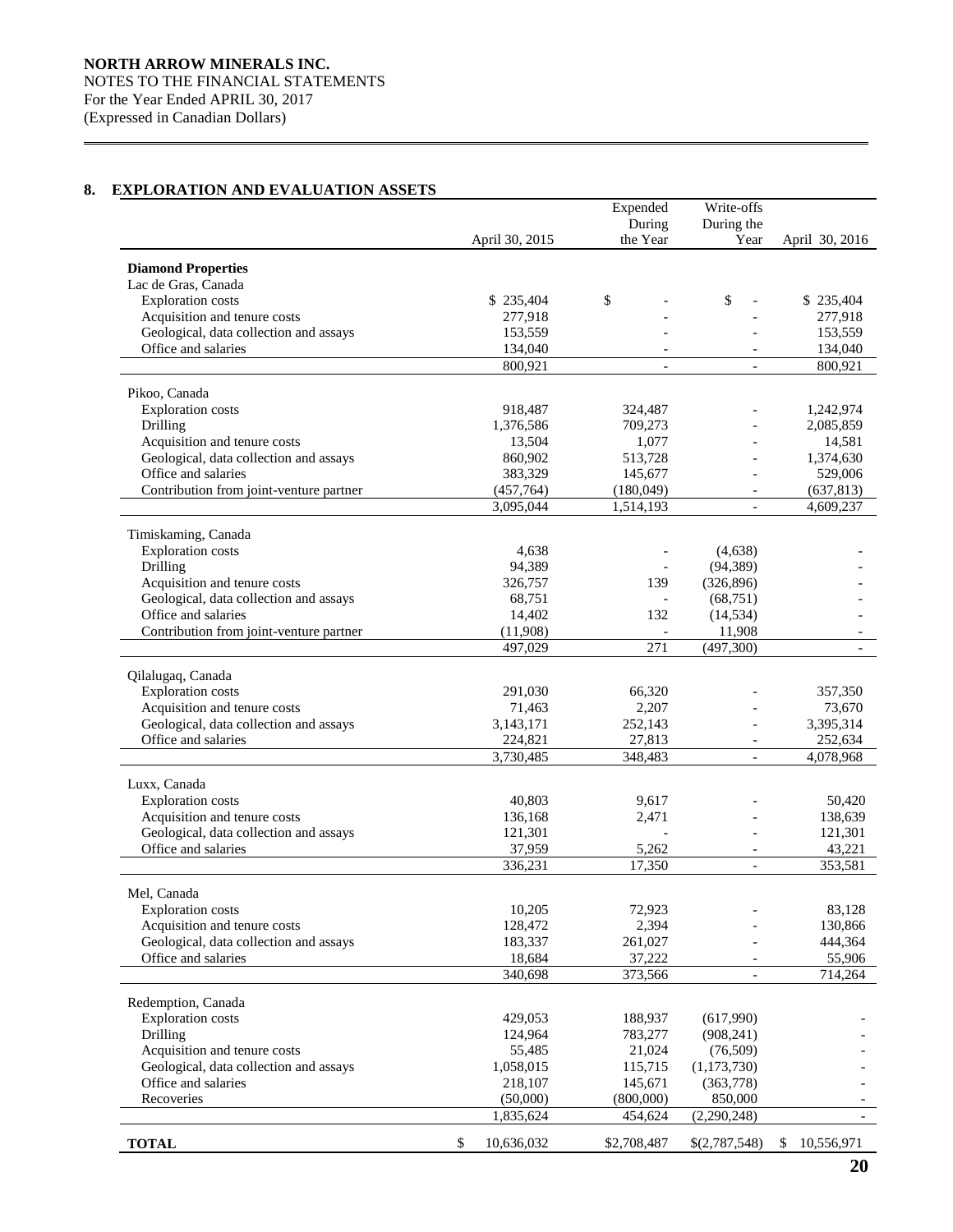# **8. EXPLORATION AND EVALUATION ASSETS - continued**

Title to exploration and evaluation assets involves certain inherent risks due to the difficulties of determining the validity of certain claims as well as the potential for problems arising from the frequently ambiguous conveyancing history characteristic of many exploration and evaluation assets. The Company has investigated title to all of its exploration and evaluation assets and, to the best of its knowledge, title to all of these assets are in good standing.

# **Diamond Properties, Canada**

## Lac de Gras project, Northwest Territories

In August 2011, the Company entered into an option agreement with Harry Winston Diamond Mines Ltd. (subsequently Dominion Diamond Corp.) ("Dominion"), and Springbok Holdings Inc. ("Springbok"), to jointly explore Springbok and the Company's Lac de Gras property and Dominion's land holdings contiguous to Springbok and the Company's Lac de Gras property (collectively, the "JV Property"). Under the terms of the agreement, Dominion had to incur more than \$5,000,000 of exploration expenditures to earn a 55% interest in the joint venture and the Company and Springbok would share equally a 45% interest in the JV Property.

On October 24, 2012, the Company entered into an agreement with Springbok to acquire Springbok's interest in the JV Property (the "Springbok Interests"). Under the terms of the agreement with Springbok, the Company issued 1,000,000 shares at a value of \$235,000 to Springbok for the Springbok Interests. As additional consideration, in the event that the Company subsequently incurs \$2 million in joint venture expenditures on the JV Property, the Company will issue to Springbok that number of common shares of the Company having a value of \$1 million.

During the year ended April 30, 2015, Dominion had incurred \$5,000,000 of expenditure and earned a 55% interest in the joint venture.

In October 2015, the Company and Dominion finalized a joint venture agreement having an effective date of June 1, 2015 to govern the ongoing evaluation, on the basis of a 45%/55% (North Arrow/Dominion) joint venture, of the LDG JV Property located in the Lac de Gras region of the Northwest Territories. Subsequent to December 2015, the Company has elected not to contribute its proportionate share of costs to the 2016 (F2017) and 2017 (F2018) exploration programs and holds an approximate 38% interest in the joint venture at April 30, 2017.

Timiskaming, Pikoo and Qilalugaq Diamond Projects, Canada

In April 2013, the Company closed an assignment agreement with 0954506 B.C. Ltd. ("BCCo") under which the Company acquired BCCo's interest and obligations in three option agreements to earn 80% interests in the Timiskaming, Pikoo and Naujaat (formerly Qilalugaq) diamond projects. Stornoway Diamond Corporation ("Stornoway") was the holder of a 100% interest in all three projects. BCCo is a private company controlled by a party related to a director of the Company.

Under the terms of the assignment agreement the Company paid BCCo \$20,000 and issued BCCo 500,000 transferrable share purchase warrants having a fair value of \$314,325 which was included in acquisition costs at the time the Company earned its interest in the Timiskaming project. Each share purchase warrant entitles the holder to acquire one common share of the Company at a price of \$0.25 for a period of five years from the date of issuance.

During the year ended April 30, 2014, the Company earned an 80% interest in the Timiskaming diamond project in accordance with the terms of an option agreement with Stornoway Diamond Corporation ("Stornoway"). Accordingly, ongoing evaluation of the project is subject to an 80%/20% (Company/Stornoway) participating joint venture.

During the year ended April 30, 2016, the Company wrote off \$497,300 of exploration and acquisition costs related to the Timiskaming project in recognition of the lack of significant planned exploration expenditures on the property.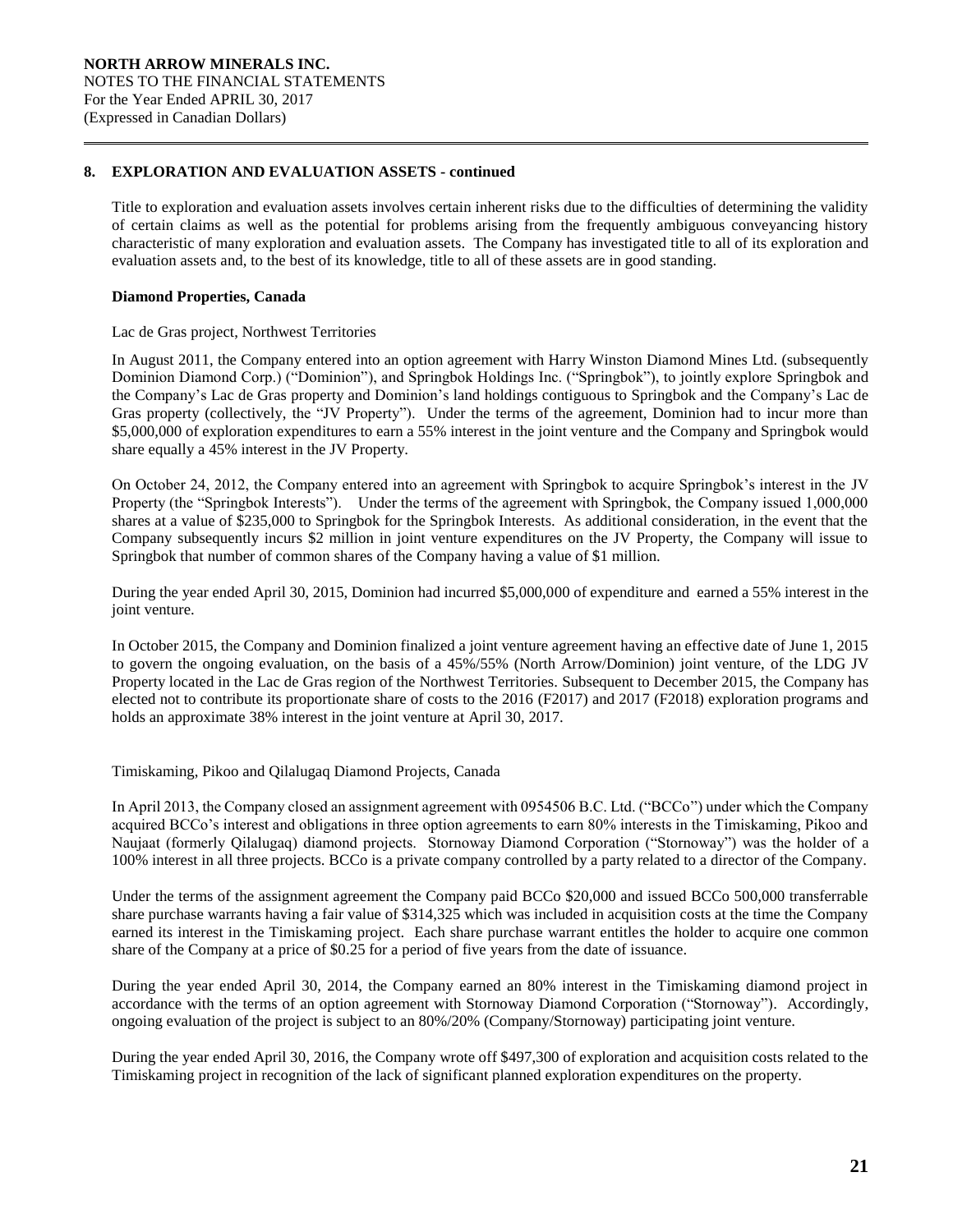# **8. EXPLORATION AND EVALUATION ASSETS - continued**

#### **Diamond Properties, Canada - continued**

Naujaat (formerly Qilalugaq) project, Nunavut

During the year ended April 30, 2016, the Company earned an 80% interest in the Naujaat (formerly Qilalugaq) project in accordance with the terms of an option agreement with Stornoway.

Effective February 15, 2017, the Company acquired Stornoway's remaining interests in the Naujaat and Pikoo (see below) diamond projects by issuing to Stornoway 2,000,000 common shares of the Company. The shares were issued at a fair value of \$380,000 of which \$190,000 was allocated to acquisition costs for the Naujaat project. In addition, the Company agreed to pay Stornoway \$2.5 million at the time the first royalty payments relating to the Naujaat project are payable. Stornoway retains a 0.5% GOR and NSR on diamond, precious metal and base metal production from the Naujaat project.

The Naujaat project is also subject to an additional 3% net smelter royalty ("NSR") on metals and a 3% gross production royalty ("GPR") on industrial minerals, including diamonds. Effective November 21, 2016, the Company reached an agreement with the underlying royalty holder where each of the NSR and GPR may be reduced to from 3% to 1% subject to future contingent cash payments totaling \$5.15 million and future staged exploration expenditures totalling \$20 million.

# Pikoo project, Saskatchewan

During the year ended April 30, 2014, the Company earned an 80% interest in the Pikoo diamond project in accordance with the terms of an option agreement with Stornoway.

Effective February 15, 2017, the Company acquired Stornoway's remaining interests in the Pikoo and Naujaat (see above) diamond projects by issuing to Stornoway 2,000,000 common shares of the Company. The shares were issued at a fair value of \$380,000 of which \$190,000 was allocated to acquisition costs for the Pikoo project. In addition, the Company agreed to pay Stornoway \$1.25 million at the time the first royalty payments relating to the Pikoo project are payable. Stornoway retains a 1% GOR and NSR on diamond, precious metal and base metal production from the Pikoo project.

In September 2014, the Company entered into separate option agreements with three third parties to acquire interests in mineral properties in the Pikoo diamond project area. Under the terms of the agreements the Company could acquire 70% interests in the properties by reimbursing staking costs totalling \$5,600 (paid) and discovering a kimberlite on the properties within a three-year period. In the event that the Company earned an interest in any of the properties, the property in question would be subject to a 2% GOR on diamonds, payable to the vendor. During the year ended April 30, 2017, the Company relinquished its option interest in the three agreements and wrote-off \$49,222 of expenditures.

## Redemption project, Northwest Territories

In July 2013, the Company entered into an option agreement with Arctic Star Resources Ltd. ("Arctic Star") whereby it could earn a 55% interest in Arctic Star's Redemption project in the Lac de Gras region of the Northwest Territories by incurring \$5,000,000 in exploration expenditures prior to July 1, 2017. On July 11, 2014, the Company and Arctic Star signed an addendum to the option agreement under which the project area was expanded to include three additional mineral claims and one mining lease.

Effective January 25, 2016 the Company closed the sale of a royalty interest in the Redemption property to Umgeni Holdings International Limited ("Umgeni") for \$800,000. Umgeni is a private company of which a director of the Company is a beneficiary of the sole shareholder. Umgeni paid the Company \$800,000 to acquire the following royalty interests in the Redemption project:

• a 1.25% GOR and 1.25% NSR on 12 mineral claims and 5 mining leases (the "ADD Claims") that were subject to the option agreement with Arctic Star. These 1.25% royalties are payable from the Company's ultimate interest in the ADD claims and the Company will have sole responsibility for paying them.

In addition, Umgeni also acquired certain royalty interests in the Company's Loki diamond project (see below).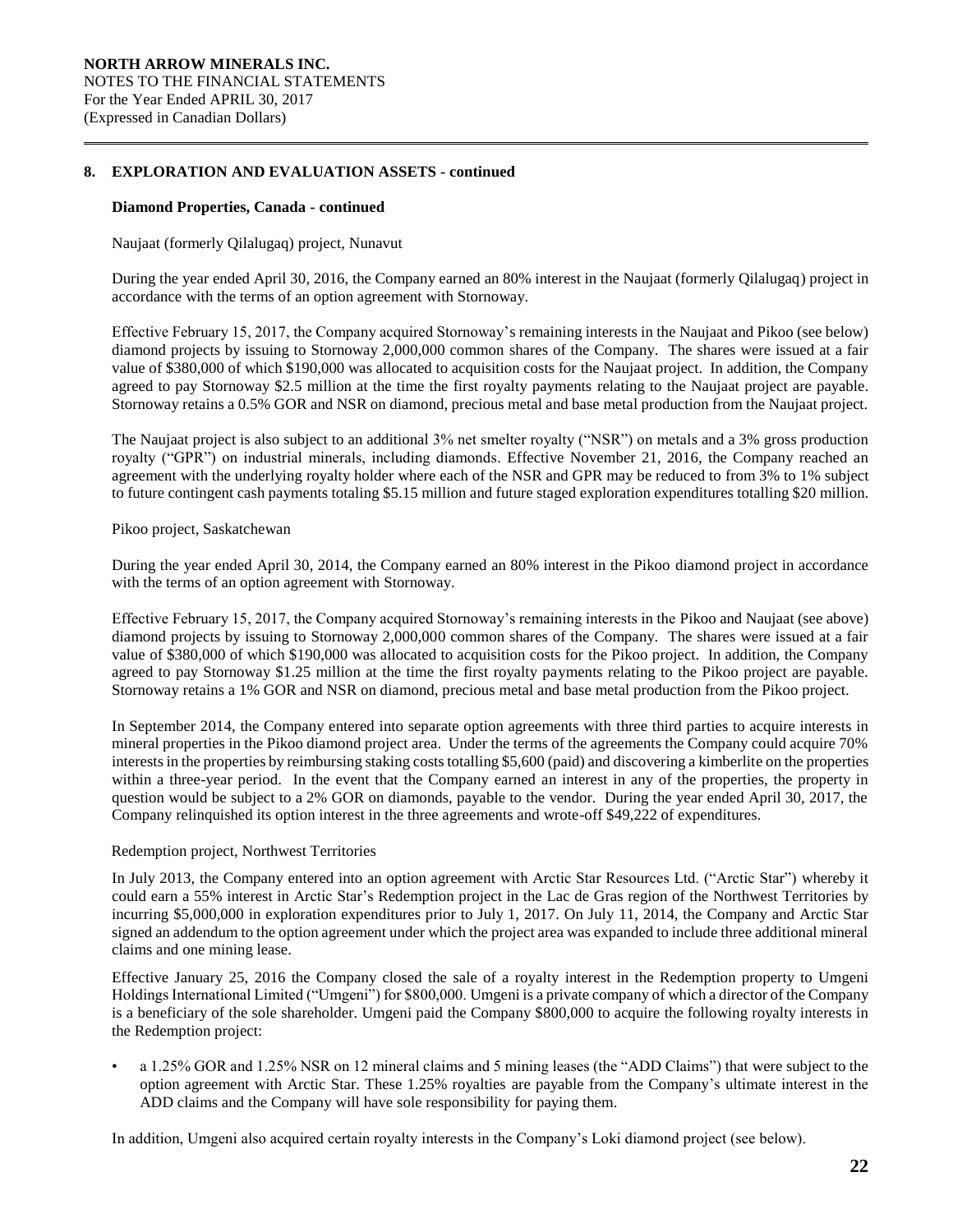# **8. EXPLORATION AND EVALUATION ASSETS - continued**

#### **Diamond Properties, Canada - continued**

Effective April 30, 2016, the Company wrote off exploration and acquisition costs of \$2,290,248 related to the Redemption project in recognition of the lack of exploration success with the drilling programs. In August, 2016, Umgeni elected not to acquire the Company's interest in the option agreement and the Company issued a notice to Arctic Star of the Company's intent to relinquish its option to earn an interest in the Redemption project. Further to the July 11, 2014 addendum to the option agreement, the Company also notified Arctic Star of the Company's intent to retain a 55% interest in one mineral claim contiguous to the Redemption project. This mineral claim remains subject to Umgeni's 1.25% GOR and 1.25% NSR referred to above.

## Loki project, Northwest Territories

The Loki project consists 17 mineral claims staked in the Lac de Gras region of the Northwest Territories. The Company holds a 100% interest in these claims subject to a 1.5% GOR on diamonds ("GOR") and a 1.5% NSR on base and precious metals granted to Umgeni under the terms of the January 25, 2016 royalty purchase agreement referred to above.

#### Mel project, Nunavut

The Company maintains a 100% interest in the Mel diamond project in Nunavut. The project was acquired from Anglo Celtic Explorations Ltd., a private company controlled by a director, for 250,000 warrants entitling the holder to acquire 250,000 shares at a price of \$0.65 per share and is subject to a 1% gross overriding royalty (GOR) payable to Anglo Celtic Exploration Ltd. The Company retains the right to buy back one half of the GOR for \$1,000,000 at any time.

#### Luxx project, Nunavut

The Company maintains a 100% interest in the Luxx diamond project in Nunavut. The project was acquired from Anglo Celtic Explorations Ltd., a private company controlled by a director, for 250,000 warrants entitling the holder to acquire 250,000 shares at a price of \$0.65 per share and is subject to a 1% gross overriding royalty (GOR) payable to Anglo Celtic Exploration Ltd. The Company retains the right to buy back one half of the gross overriding royalty for \$1,000,000 at any time.

## **Other Properties**

## Beaverdam, North Carolina, USA

Effective September 30, 2016, the Company sold data and information related to the previously written off Beaverdam Project in North Carolina to WCP Resources Ltd. for proceeds of \$66,250 (US\$50,000).

#### Torp Lake, Nunavut and Phoenix, Northwest Territories

Effective May 19, 2016, the Company sold its interest in the in the previously written off Torp Lake and Phoenix mineral claims to Clean Commodities Corp. (Note 6) for consideration of 2,500,000 common shares of Clean Commodities Corp. having a fair value of \$200,000 and warrants entitling the Company to purchase an additional 1,000,000 common shares at a price of \$0.20 for a period of two years with a fair value of \$33,524 (Note 6).

# **9. ACCOUNTS PAYABLE AND ACCRUED LIABILITIES**

|                                              | <b>April 30, 2017</b>  | April 30, 2016    |
|----------------------------------------------|------------------------|-------------------|
| Trade payables<br><b>Accrued liabilities</b> | 43,207<br>\$<br>33,000 | 576,421<br>30,000 |
|                                              | 76,207<br>\$           | 606,421           |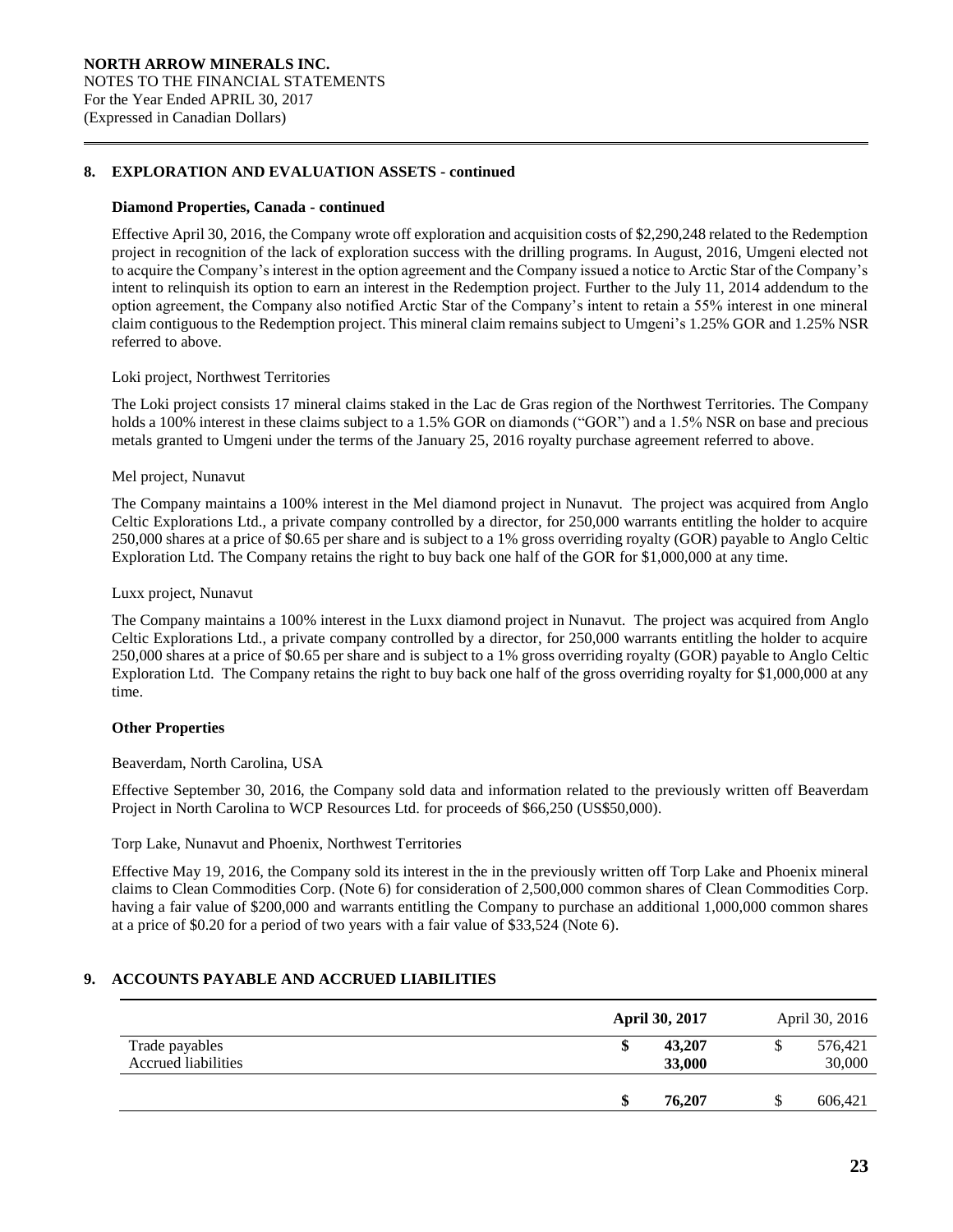# **10. CAPITAL STOCK AND RESERVES**

#### **Authorized share capital**

The authorized share capital of the Company is an unlimited number of common shares without par value.

#### **Share issuances**

- a) On May 28, 2015, the Company completed a private placement of 4,211,000 flow-through shares at a price of \$0.95 per share for total gross proceeds of \$4,000,450. As part of this private placement the Company paid finders' fees and costs totalling \$347,697. There was no flow through share premium on the issuance of the flow through shares.
- b) On February 15, 2017, the Company issued 2,000,000 common shares in conjunction with its acquisition of Stornoway's remaining interests in the Naujaat (formerly Qilalugaq) and Pikoo diamond projects and allocated 1,000,000 shares to each of the projects as acquisition costs at a valuation of \$190,000 to each project.
- c) Subsequent to the year ended April 30, 2017, the Company completed a non-brokered private placement of 20,000,000 units at a price of \$0.25 per unit for gross proceeds of \$5,000,000. Each unit consisted of one common share and one common share purchase warrant. Each warrant entitles the holder to purchase one additional common share at a price of \$0.40 per share for a period of three years.

#### **Stock options and warrants**

The Company's stock option plan (the "Plan") has been approved by shareholders at all annual general and special meetings since and including November 2011. The Plan gives the directors the authority to grant options to directors, officers, employees and consultants. The maximum number of shares to be issued under the Plan is 10% of the issued and outstanding common shares at the time of the grant. The exercise price of each option granted shall not be less than the market price at the date of grant less a discount up to 25% in accordance with the policies of the TSX Venture Exchange ("TSXV").

Options granted can have a term up to 5 years with vesting provisions determined by the directors in accordance with TSXV policies for Tier 2 Issuers, with a typical vesting period of 25% upon grant and 25% every six months thereafter.

| Exercise | Number of            |                    |
|----------|----------------------|--------------------|
| Price    | <b>Shares Vested</b> | <b>Expiry Date</b> |
| 0.27     | 2,075,000            | May 10, 2018       |
| 0.50     | 200,000              | September 23, 2018 |
| 0.70     | 985,000              | January 28, 2019   |
| 0.60     | 680,000              | September 25, 2019 |
| 0.54     | 200,000              | December 16, 2019  |
|          | 4,140,000            |                    |
|          |                      |                    |

As at April 30, 2017, the following stock options were outstanding:

A summary of the Company's stock option activity is as follows:

|                         |            | Weighted              |
|-------------------------|------------|-----------------------|
|                         | Number     | Average               |
|                         | of Options | <b>Exercise Price</b> |
| Balance, April 30, 2015 | 4,318,000  | \$0.47                |
| Expired and forfeited   | (125,000)  | 0.51                  |
| Balance, April 30, 2016 | 4,193,000  | \$0.47                |
| Expired and forfeited   | (53,000)   | 2.00                  |
| Balance, April 30, 2017 | 4,140,000  | \$0.45                |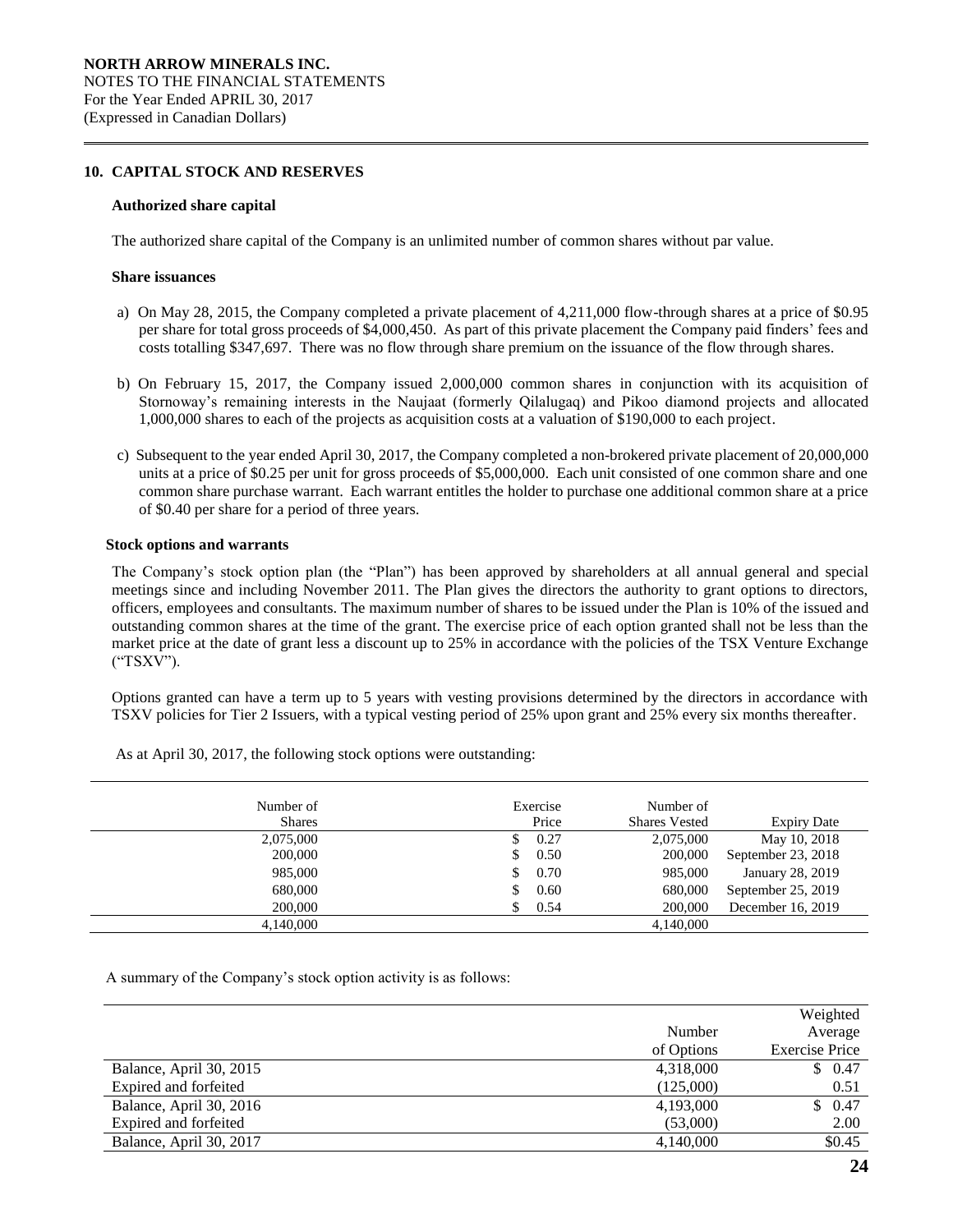# **10. CAPITAL STOCK AND RESERVES – continued**

#### **Stock options and warrants - continued**

#### **Share-based compensation**

During the year ended April 30, 2017, the Company granted nil stock options (2016 – nil). During the year ended April 30, 2017, the Company recognized share-based compensation of \$2,068 (2016 – \$156,305) relating to options vested during the year.

A summary of the Company's warrant activity is as follows:

|                                            | Number       | Weighted              |
|--------------------------------------------|--------------|-----------------------|
|                                            | of           | Average               |
|                                            | Warrants     | <b>Exercise Price</b> |
| Balance, April 30, 2015                    | $*1,000,000$ | \$0.45                |
| Issued                                     | -            |                       |
|                                            |              |                       |
| Balance, April 30, 2016 and April 30, 2017 | $*1,000,000$ | \$ 0.45               |
|                                            |              |                       |

\*- 500,000 warrants exercisable at a price of \$0.25 per share expire April 29, 2018

\*- 500,000 warrants exercisable at a price of \$0.65 per share expire August 19, 2018

# **11. RELATED PARTY TRANSACTIONS**

Details of the transactions between the Company and related parties not disclosed elsewhere in the financial statements are disclosed below.

Related party transactions

The Company incurred the following transactions in the normal course of operations in connection with companies which have an officer and/or director in common.

- a) Paid or accrued \$nil (2016 \$2,249) for shared administrative and accounting services to Northair Silver Corp., a company that previously had common officers.
- b) Paid or accrued consulting fees of \$18,000 (2016 \$16,500) to the Corporate Secretary of the Company. This amount is included in salaries disclosed below.
- c) Paid \$3,842 (2016 \$3,863) for office and rent to a company controlled by a director.
- d) Charged related parties \$28,800 (2016 \$23,900) for rent, office and administrative costs.
- e) Amounts due to related parties totaling \$6,896 (2016 \$2,249) are owing to Northair Silver Corp. and Anglo-Celtic Exploration Ltd.
- f) Included in other receivables is \$6,632 (2016 \$9,116) due from companies having a director or officers in common.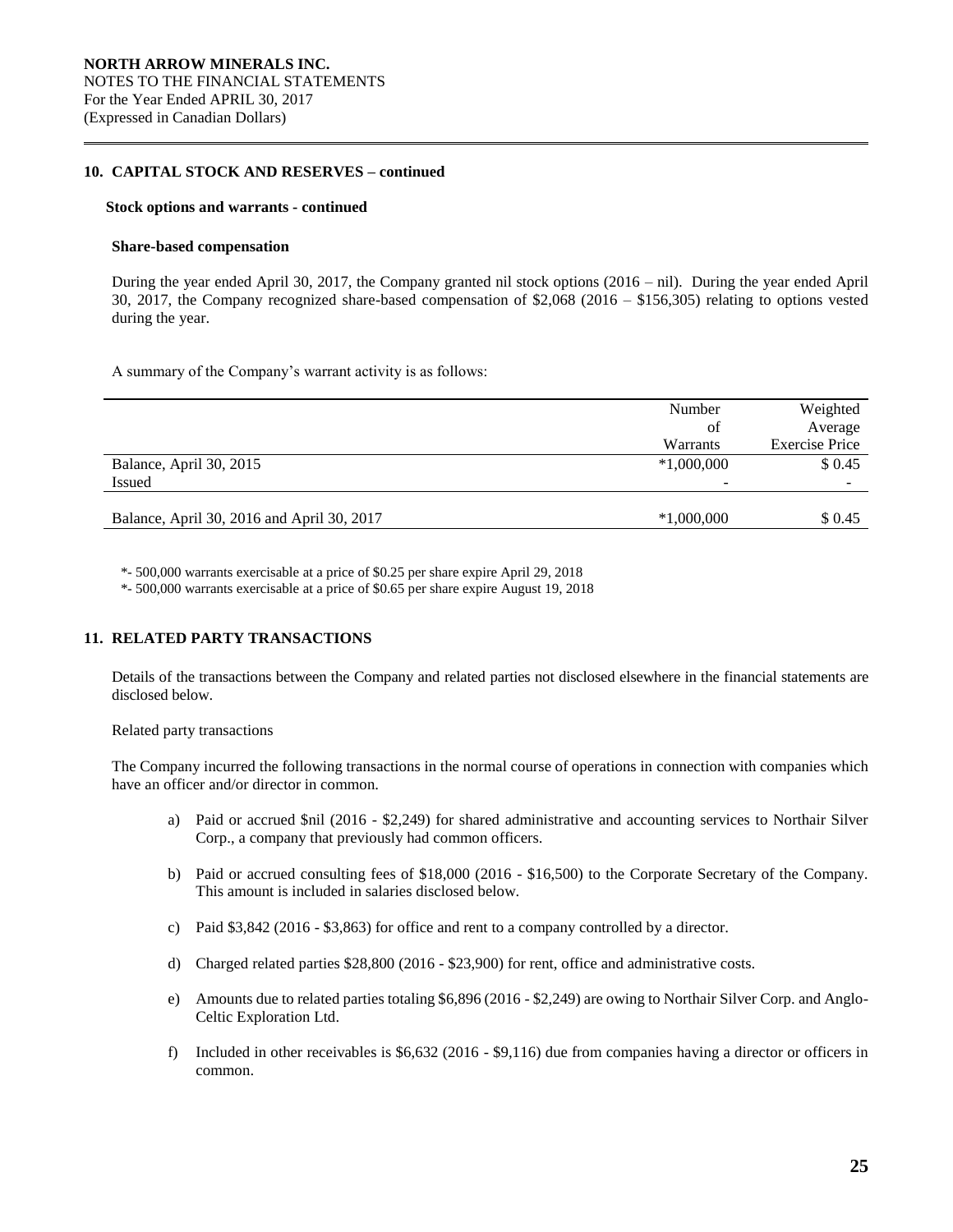# **11. RELATED PARTY TRANSACTIONS - continued**

The remuneration of directors and key management personnel during the year ended April 30, 2017 was as follows:

|                                                                                                              |    | April 30,<br>2017          | April 30,<br>2016                 |
|--------------------------------------------------------------------------------------------------------------|----|----------------------------|-----------------------------------|
| Salaries <sup>1</sup><br>Salaries in exploration costs <sup>1</sup><br>Share-based compensation <sup>2</sup> | \$ | 224,676<br>82,166<br>2,068 | \$<br>209,141<br>92,359<br>95,549 |
| Total                                                                                                        | ₼  | 308,910                    | 397,049                           |

1 – When key management is working specifically on mineral properties their time is capitalized against the mineral property.

2 – Share-based compensation is the fair value of options that have been granted to directors and key management personnel.

During the year ended April 30, 2016, the Company entered into an employment agreement with a senior employee and officer for his services requiring a minimum annual payment of \$225,000. In addition, the employment agreement contains clauses which could provide for a payment or payments in excess of \$450,000 on termination of employment or conclusion of a change in control or similar transaction.

# **12. INCOME TAXES**

A reconciliation of income taxes at statutory rates with the reported taxes is as follows:

|                                                         | 2017            |          | 2016        |
|---------------------------------------------------------|-----------------|----------|-------------|
| Net loss for the year                                   | (467, 430)      | <b>S</b> | (3,851,365) |
|                                                         |                 |          |             |
| Expected income tax (recovery)                          | \$<br>(122,000) | -S       | (1,001,000) |
| Change in statutory rates, foreign tax and other        | (2,000)         |          | (1,000)     |
| Permanent differences                                   | 1.000           |          | 41,000      |
| Impact of flow through shares                           | 74,000          |          | 973,000     |
| Share issue cost                                        |                 |          | (90,000)    |
| Change in unrecognized deductible temporary differences | 49,000          |          | 78,000      |
| Total income tax expense                                | ٠               |          |             |

The significant components of the Company's unrecognized temporary differences and tax losses are as follows:

|                                  | 2017            | <b>Expiry Date</b><br>Range |         | 2016      |
|----------------------------------|-----------------|-----------------------------|---------|-----------|
| <b>Temporary Differences</b>     |                 |                             |         |           |
| Exploration<br>evaluation<br>and | \$<br>3,878,000 | No expiry date              | \$<br>S | 4,181,000 |
| assets                           |                 |                             |         |           |
| Investment tax credit            | 193,000         | 2028 to 2034                |         | 193,000   |
| Property and equipment           | 68,000          | No expiry date              |         | 49,000    |
| Share issue costs                | 290,000         | 2018 to 2020                |         | 444,000   |
| Marketable securities            | 36,000          | No expiry date              |         | 15,000    |
| Non-capital losses available for |                 |                             |         |           |
| future period                    | 6,037,000       | 2029 to 2037                |         | 5,378,000 |

Tax attributes are subject to review, and potential adjustment, by tax authorities.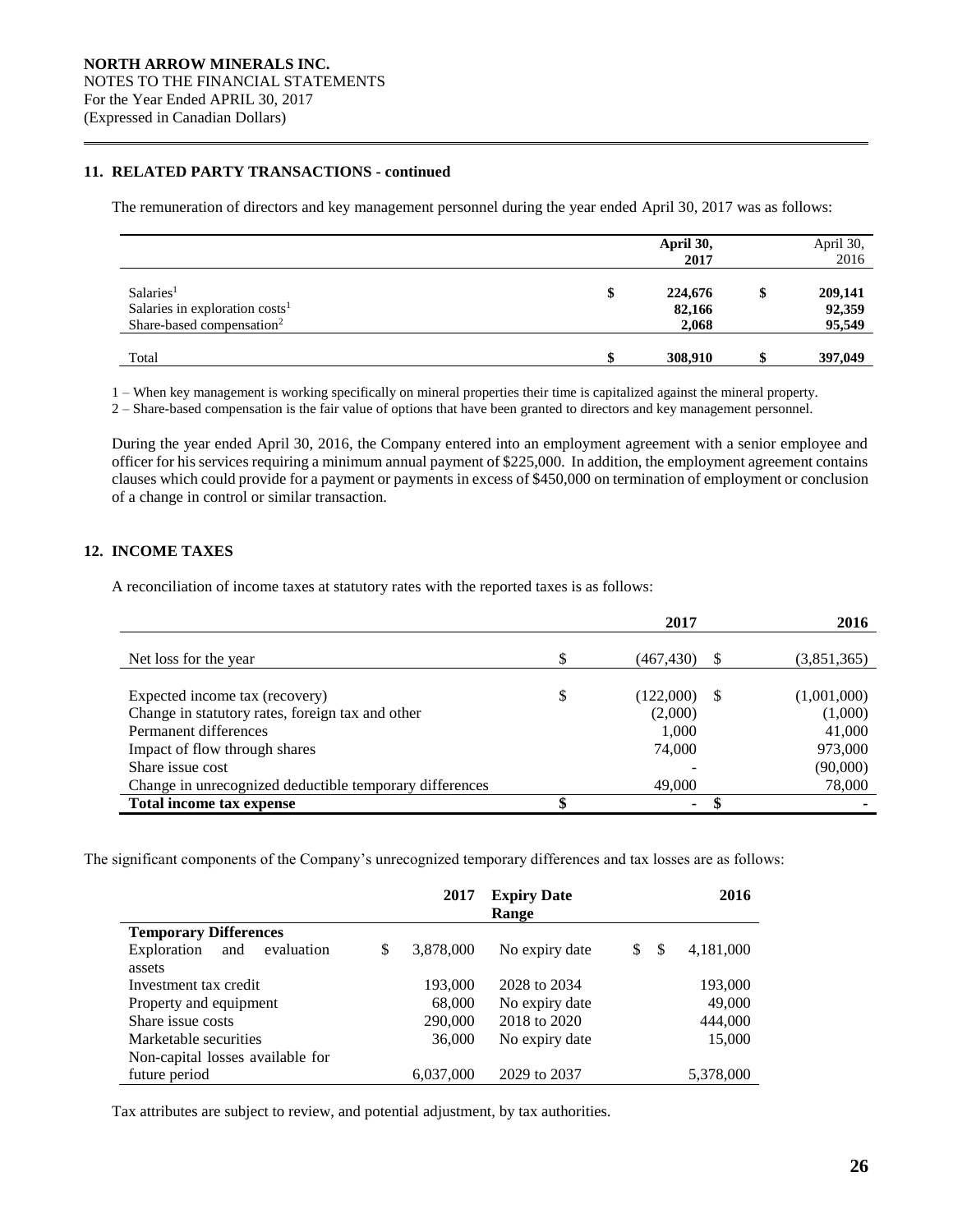# **13. COMMITMENTS**

As at April 30, 2017, the commitment for rental of the Company's office space is as follows:

| Year ending    |          |  |
|----------------|----------|--|
| April 30, 2018 | \$53,613 |  |

# **14. SUPPLEMENTAL DISCLOSURE WITH RESPECT TO CASH FLOWS**

The significant non-cash transactions for the year ended April 30, 2017 were:

- a) the Company incurred exploration and evaluation expenditures of \$22,171 (2016 \$543,041) that are included in accounts payable and accrued liabilities at year end.
- b) the Company received 2,500,000 common shares valued at \$200,000 and 1,000,000 warrants valued at \$33,524 pursuant to the sale of certain exploration and evaluation assets.
- c) the Company issued 2,000,000 common shares valued at \$380,000 pursuant to the acquisition of property interests.

# **15. CAPITAL MANAGEMENT**

The capital of the Company consists of the items included in shareholders' equity. The Company manages its capital structure and makes adjustments to it, based on the funds available to the Company. The Company's objective for capital management is to plan for the capital required to support the Company's ongoing acquisition and exploration of its mineral properties and to provide sufficient funds for its corporate activities. There have been no changes to the management of capital during the fiscal year.

The Company's exploration and evaluation assets are in the exploration stage. As an exploration stage company, the Company is currently unable to self-finance its operations. The Company has historically relied on equity financings to finance its operations. In order to carry out the Company's planned exploration programs and to pay for administrative costs, the Company will have to raise additional funds as required. To effectively manage the Company's capital requirements, the Company's management has in place a planning and budgeting process.

# **16. SEGMENTED INFORMATION**

The Company operates in Canada in a single operating segment – the acquisition and exploration of mineral properties in Canada.

#### **17. SUBSEQUENT EVENTS**

Subsequent to April 30, 2017:

a) The Company completed the sale of its 100% interest in the Contwoyto Project, Nunavut, including the Butterfly gold prospect, to Crystal Exploration Inc. ("Crystal") for consideration of \$100,000 and 1,000,000 common shares of Crystal. Under the terms of the agreement, the Company received \$50,000 and 500,000 shares on closing of the transaction with the balance of the shares and cash due on or before December 15, 2018. The Company retains a 1.0% gross overriding royalty on diamonds and a 1.0% net smelter return on precious and base metals. Half of the royalties can be purchased by Crystal at any time with the payment of \$1.0 million. The Company will also receive conditional share payments of 500,000 Crystal shares in the event that Crystal reports an inferred gold resource exceeding 250,000 ounces associated with the Butterfly gold prospect and a further 500,000 Crystal shares in the event Crystal reports a separate inferred resource of at least 250,000 ounces of gold outside of the Butterfly area.